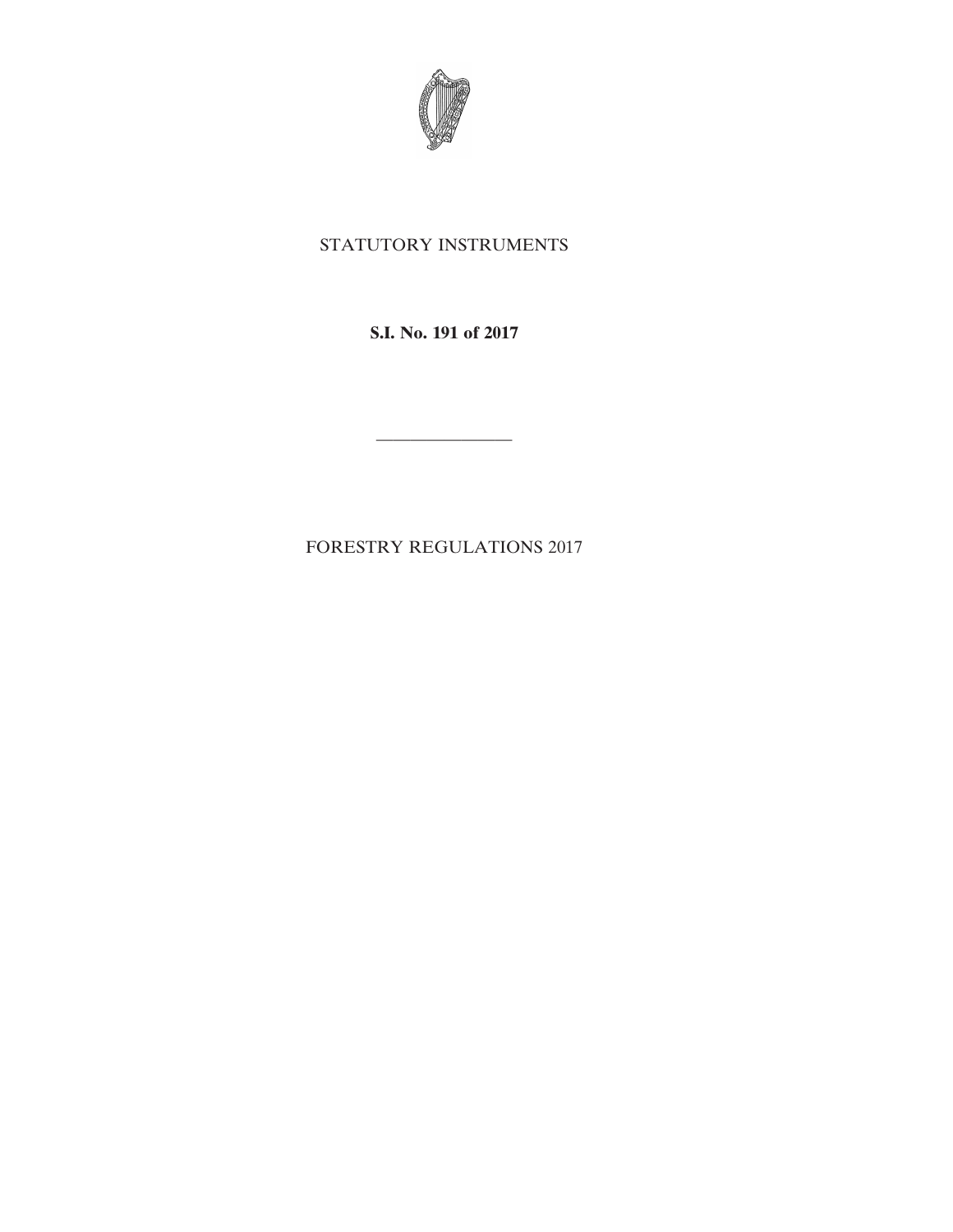## FORESTRY REGULATIONS 2017

## ARRANGEMENT OF REGULATIONS

## PART 1

## PRELIMINARY AND GENERAL

1. Citation and commencement.

2. Interpretation.

# PART 2

## CONTROL OF FELLING OF TREES

- 3. Application for felling licence.
- 4. Site Notice.

## PART 3

# CONTROL OF AFFORESTATION

5. Application for afforestation licence.

## PART 4

## CONTROL OF FOREST ROAD WORKS

6. Application for forest road licence.

## PART 5

# CONTROL OF AERIAL FERTILISATION OF FORESTS

- 7. Application for aerial fertilisation licence.
- 8. Restrictions in respect of aerial fertilisation.

## PART 6

#### **CONSULTATION**

- 9. Notice to consultation body.
- 10. Public consultation.
- 11. Site Notice in respect of afforestation and forest road works.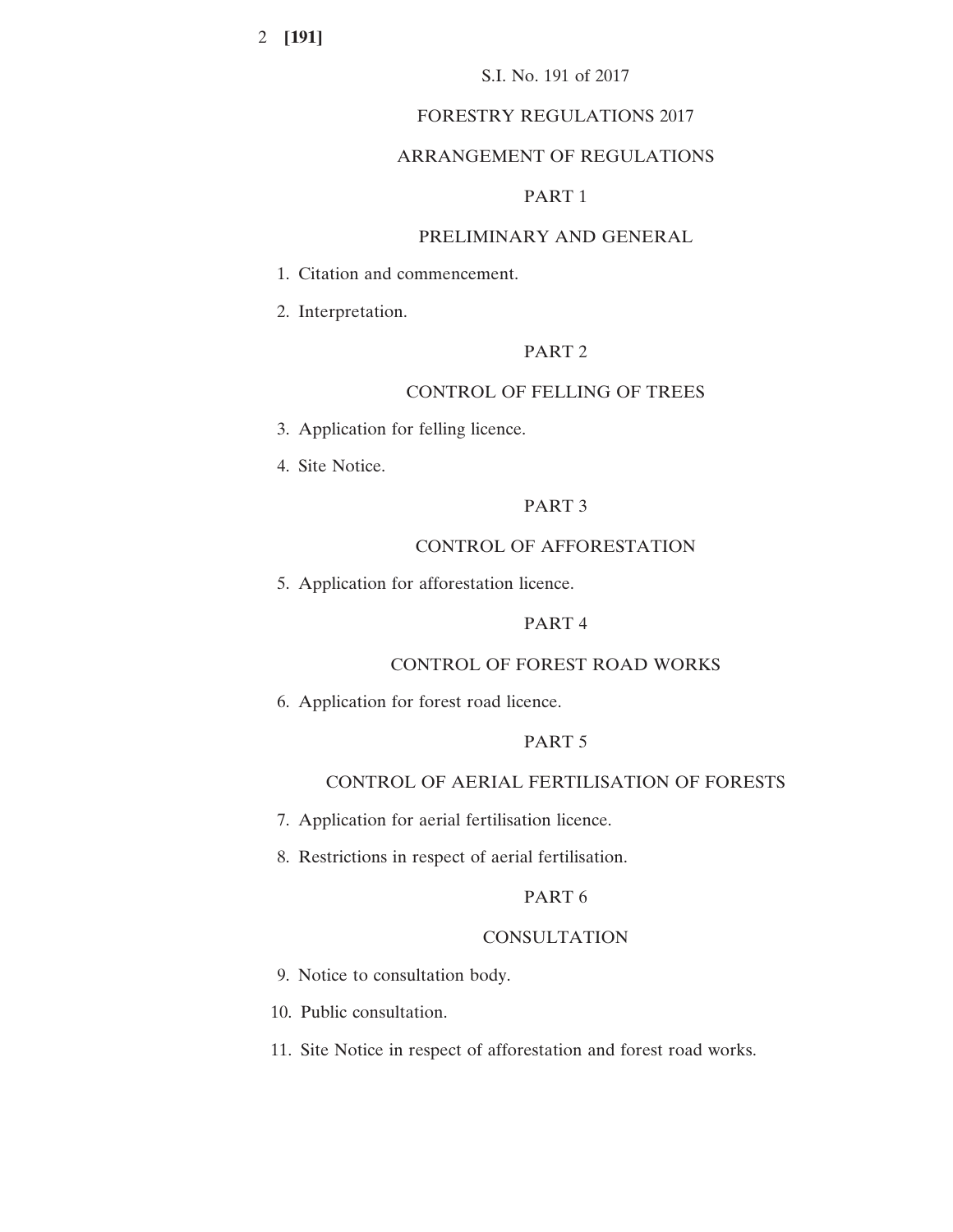## PART 7

## ENVIRONMENTAL IMPACT ASSESSMENT

- 12. Definitions.
- 13. Environmental impact assessment of forestry development.
- 14. Where development affects another Member State.
- 15. Application of Regulations to public of Member State.
- 16. EIS: Exemption.
- 17. Review of decision.
- 18. Costs in civil proceedings.

## PART 8

## APPROPRIATE ASSESSMENT

19. Protection of European sites.

## PART 9

## DECISIONS

- 20. Decision of Minister on application.
- 21. Notification of decision.

# PART 10

## MISCELLANEOUS

- 22. Penal provision.
- 23. Revocation.

# SCHEDULE 1

# Information to be provided by the Applicant for Afforestation or Forest Road Licence

## SCHEDULE 2

Requirements as to the Manner of Application of Fertiliser from the Air

# SCHEDULE 3

Criteria regarding sub-threshold development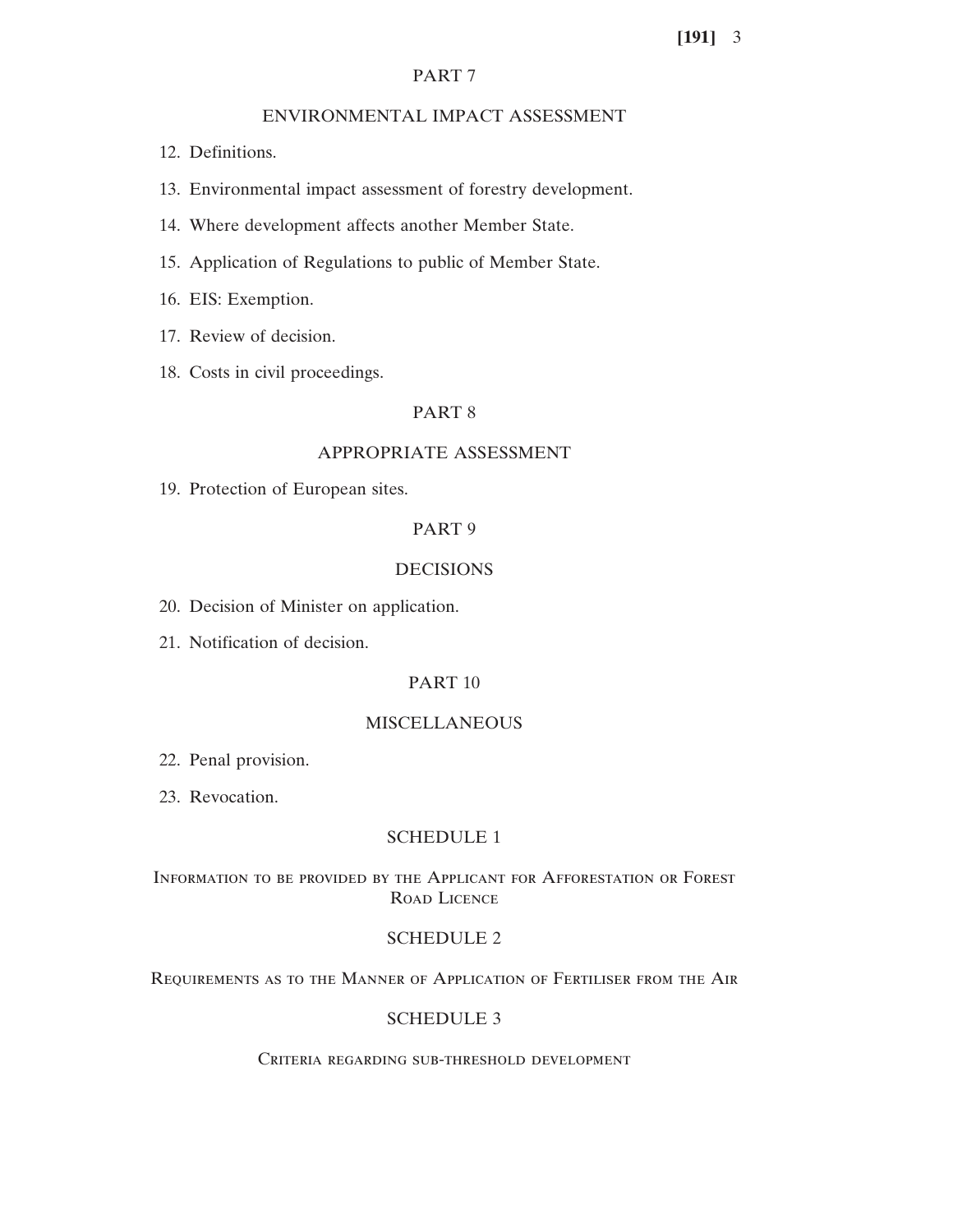# SCHEDULE 4

Information to be Contained in an EIS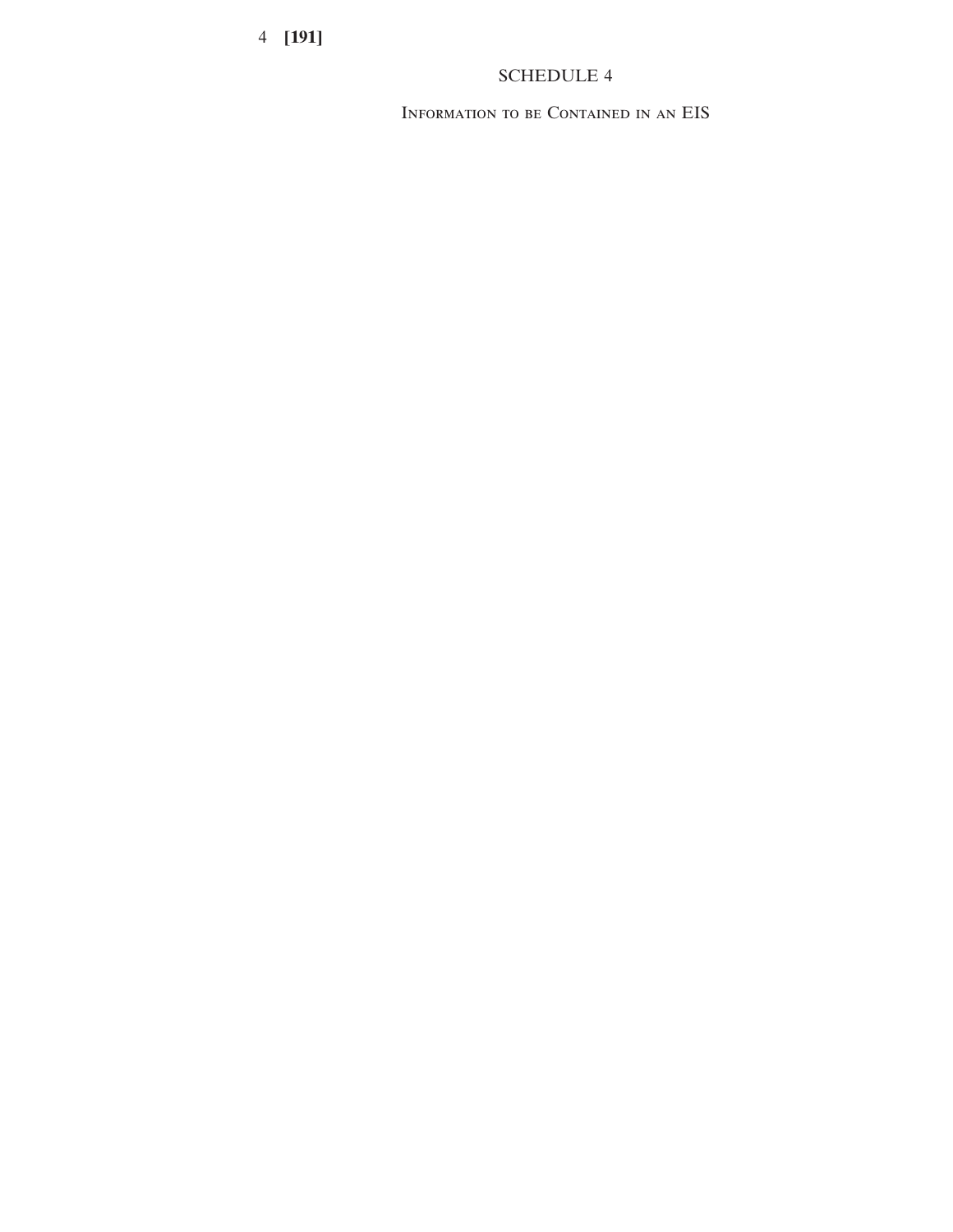## S.I. No. 191 of 2017

### FORESTRY REGULATIONS 2017

I, MICHAEL CREED, Minister for Agriculture, Food and the Marine, in exercise of the powers conferred on me by sections 6, 10, 17, 22 and 30 of the Forestry Act 2014 (No. 31 of 2014) and for the purpose of giving further effect to Directive 2011/92/EU of the European Parliament and of the Council of 13 December 2011<sup>1</sup>, as amended by Directive 2014/52/EU of the European Parliament and of the Council of 16 April 2014,<sup>2</sup> Directive 2006/11/EC of the European Parliament and of the Council of 15 February 2006<sup>3</sup>, and Directive 2009/147/EC4 of the European Parliament and of the Council of 30 November 2009 and Council Directive  $92/43/EEC^5$  of 21 May 1992 insofar as those Directives apply to forestry developments, hereby make the following regulations:

#### PART 1

## PRELIMINARY AND GENERAL

#### *Citation and commencement*

1. (1) These Regulations may be cited as the Forestry Regulations 2017.

(2) These Regulations shall come into operation on 24 May 2017.

#### *Interpretation*

2. (1) In these Regulations—

"Act of 1976" means the Wildlife Act 1976;

"aerial fertilisation" means to apply fertiliser to a forest by use of aircraft;

"aquatic zone" means a permanent or seasonal river, stream or lake shown on an Ordnance Survey map;

"consultation body" means—

- (*a*) where relevant, a Minister of the Government,
- (*b*) the Environmental Protection Agency,
- (*c*) the National Parks and Wildlife Service of the Department of Arts, Heritage, Regional, Rural and Gaeltacht Affairs,

 OJ L 26, 28.1.2012, p. 1 OJ L 124, 25.4.2014, p. 1 OJ L 64, 4.3.2006, p. 52 OJ L 20, 26.1.2010, p. 7 OJ L 206, 22.7.1992, p. 7

> *Notice of the making of this Statutory Instrument was published in "Iris Oifigiúil" of* 16*th May*, 2017.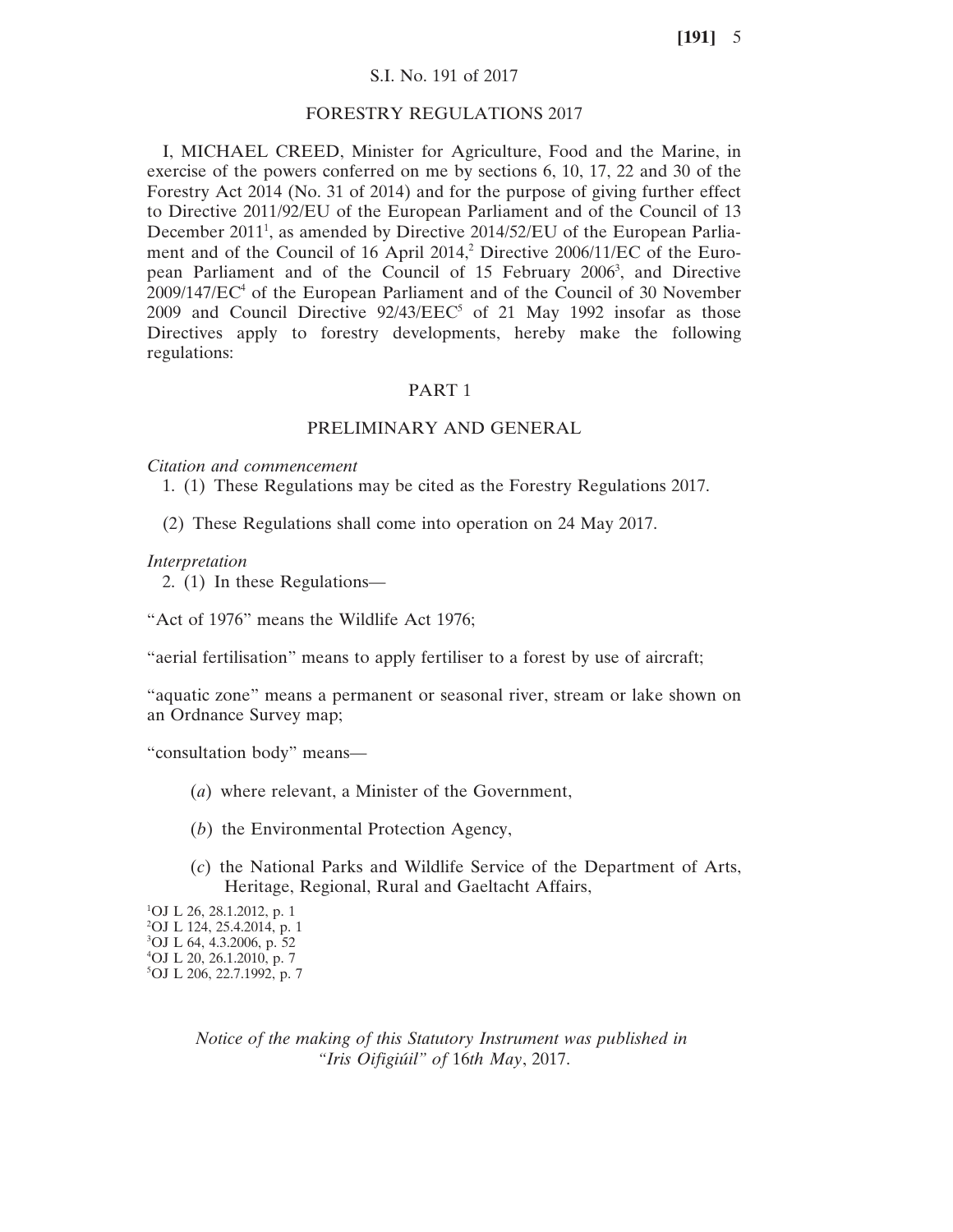- (*d*) Inland Fisheries Ireland,
- (*e*) the relevant local authority (as defined under section 2 (as amended by the Local Government Reform Act 2014 (No. 1 of 2014) of the Local Government Act 2001 (No. 37 of 2001)),
- (*f*) the National Roads Authority,
- (*g*) An Taisce The National Trust for Ireland,
- (*h*) any other person having a statutory function or a specialist skill or expertise in or knowledge of a particular relevance that the Minister considers appropriate having regard to the matters referred to in the application;

"Dangerous Substances Directive" means Directive 2006/11/EC of the European Parliament and of the Council of 15 February 2006;

"decision" means a decision by the Minister under Regulation 20;

"EIA" means environmental impact assessment;

"EIA Directive" means Directive 2011/92/EU of the European Parliament and of the Council of 13 December 2011 as amended by Directive 2014/52/EU of the European Parliament and of the Council of 16 April 2014;

"environmental impact assessment" has a same meaning as in the EIA Directives:

"EIS" means an environmental impact assessment report satisfying the requirements of Article 5.1 of the EU Directive and prepared by competent experts;

"European Site" has the same meaning as in the Habitats Regulations;

"Habitats Regulations" means the European Communities (Birds and Natural Habitats) Regulations 2011 (S.I. No. 477 of 2011);

"Natura Impact Statement" has the same meaning as in the Habitats Regulations;

"Principal Act" means the Forestry Act 2014 (No. 31 of 2014);

"proposed treatment area" means the total area in hectares of forest land proposed for aerial fertilisation, but does not include exclusion zones and areas to be untreated;

"publish" means publishing on the internet website of the Minister or in such other manner as the Minister may direct;

"sub-threshold development" means—

(*a*) in the case of afforestation, afforestation of less than 50 hectares, or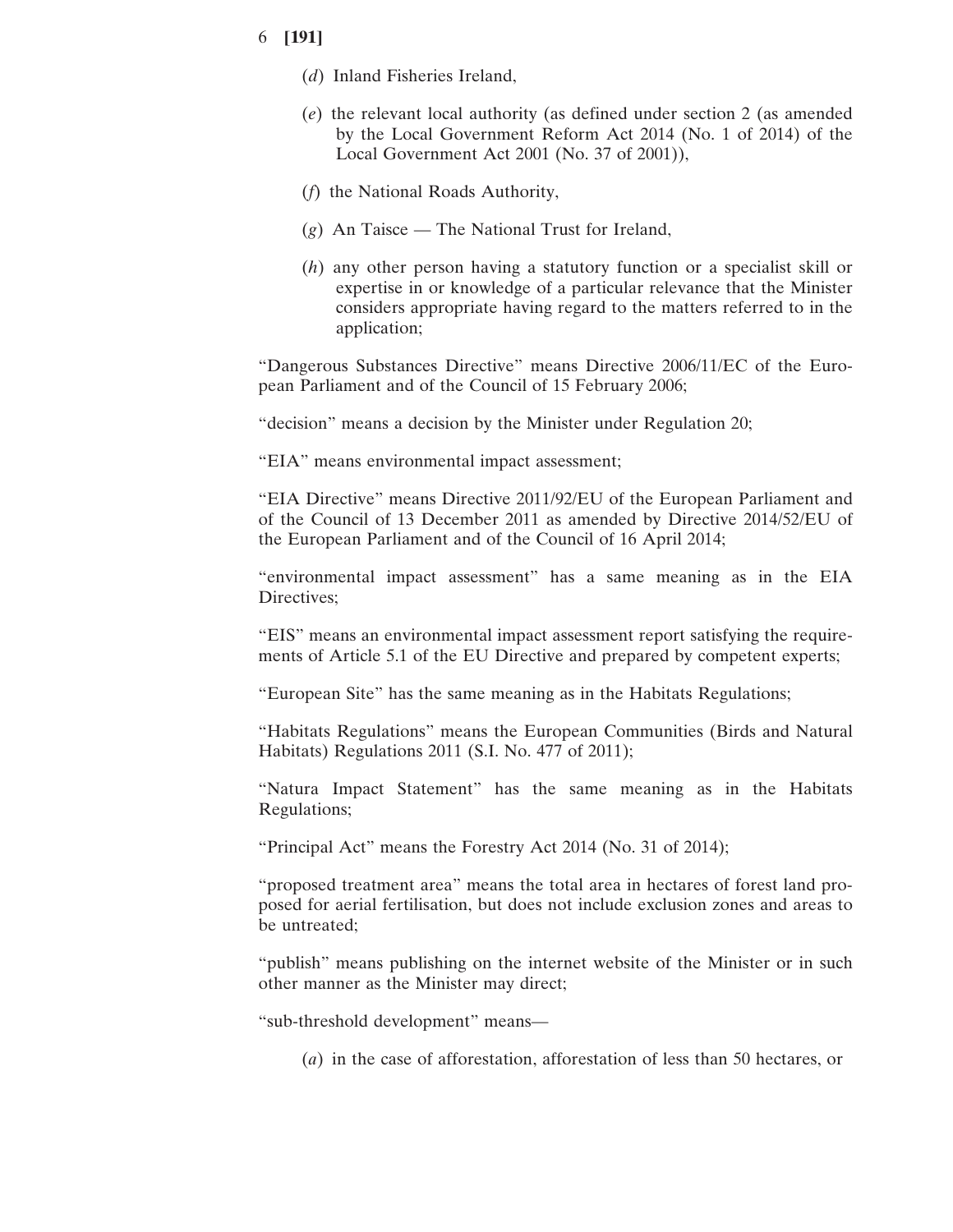(*b*) in the case of forest road works, the construction of a forest road under 2000 metres in length;

"urban area" for the purposes of Section  $19(1)(a)$  of the Principal Act means an area that comprised a city, town or borough specified in Part 2 of Schedule 5 and in Schedule 6 of the Local Government Act 2001 before the enactment of the Local Government Reform Act 2014.

(2) Subject to paragraph (1), a word or expression that is used in these Regulations and is also used in the EIA Directive or the Dangerous Substances Directive has, in these Regulations, the same meaning as in that Directive.

### PART 2

#### CONTROL OF FELLING OF TREES

#### *Application for felling licence*

3. An application for a licence in respect of tree felling shall, in addition to the information specified in section 17(2) of the Principal Act, include—

- (*a*) the telephone number and e-mail address, if any, of the person applying,
- (*b*) the telephone number and e-mail address, if any, of the owner of the lands (if different to the person referred to in paragraph (*a*)),
- (*c*) the location of the land to which the application relates.

## *Site notice*

4. (1) Where the Minister has granted a licence for the felling of trees, the person to whom the licence is granted shall erect a notice, in a form determined by the Minister, at the entrance to the land to which the licence relates, advising the public that the tree felling is being carried out or timber extraction is ongoing in accordance with a licence issued by the Minister.

- (2) A notice under paragraph (1) shall-
	- (*a*) be clearly legible, affixed on rigid, durable material and secured against damage from bad weather and other causes,
	- (*b*) be maintained in position on the land concerned for so long as the felling of trees is carried out or timber extraction is ongoing or for such longer periods as the Minister may require,
	- (*c*) include the licence number and provide details of where further information may be obtained, and
	- (*d*) immediately be renewed or replaced if the notice is removed or becomes defaced or illegible in the period required under subparagraph (*b*).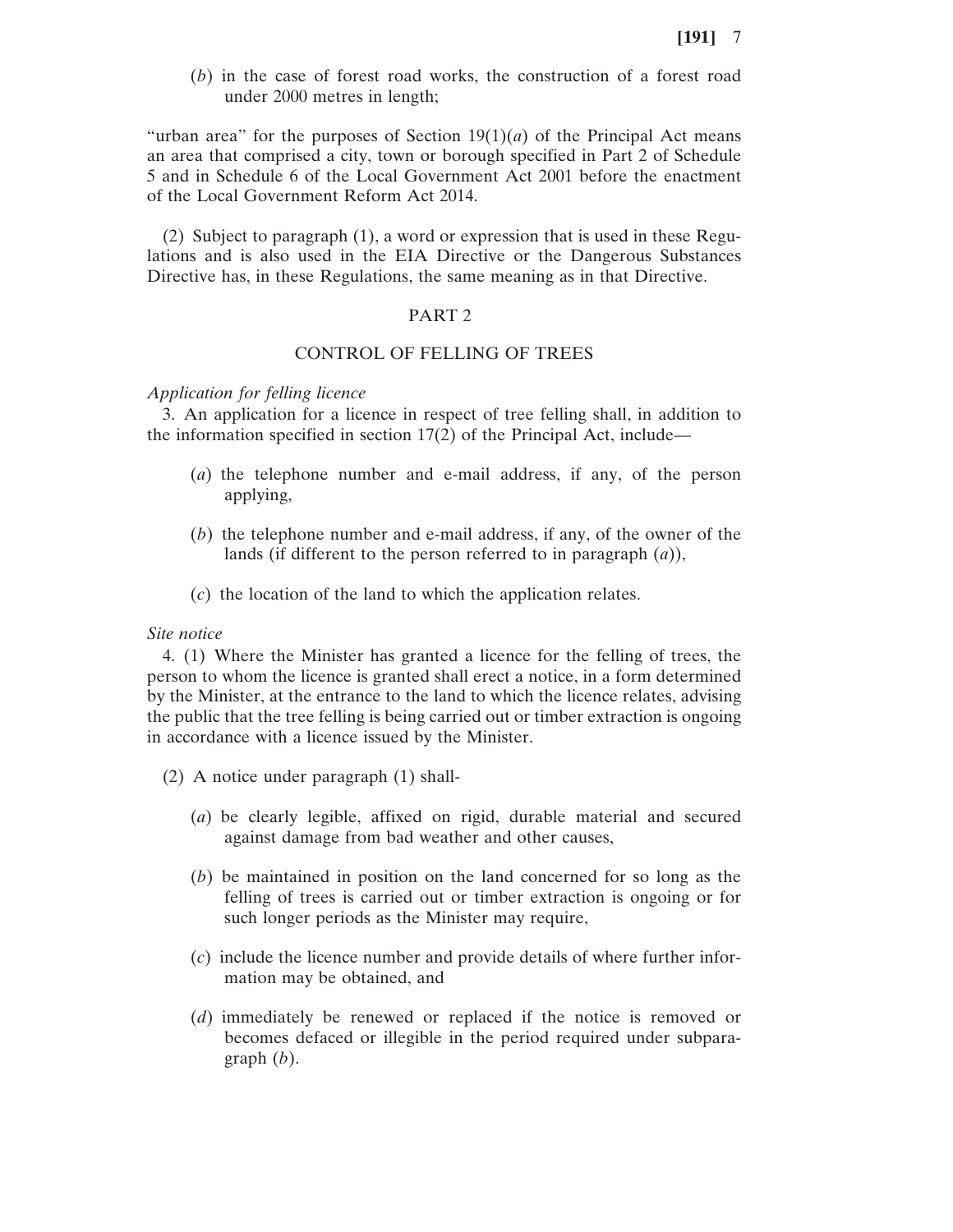(3) Where the Minister considers that the site notice is not sufficient to comply with the requirements of paragraphs (1) and (2) or does not adequately inform the public, the Minister may require the applicant to erect or fix such further site notice or notices in such a manner and in such terms as he or she may determine.

#### PART 3

## CONTROL OF AFFORESTATION

#### *Application for afforestation licence*

5. (1) An application for a licence in respect of afforestation shall, in addition to the information specified in section 22(2) of the Principal Act, include-

- (*a*) the telephone number and e-mail address, if any, of the person applying,
- (*b*) the telephone number and e-mail address, if any, of the owner of the lands (if different to the person referred to in paragraph (*a*)), and
- (*c*) where the person applying is a company registered under the Companies Act 2014,
	- (i) the name and the address, telephone number and e-mail address, if any, of the company, and
	- (ii) the registration number of the company.

(2) An application for a licence in respect of afforestation shall be accompanied by—

- (*a*) an Ordnance Survey map or other map acceptable to the Minister, with the boundary of the land to which the application relates, and all internal plots, where applicable, delineated and shall clearly show the following details—
	- (i) public roads,
	- (ii) forest roads,
	- (iii) aquatic zones,
	- (iv) wayleaves,
	- (v) archaeological sites or features,
	- (vi) hedgerows, and
	- (vii) any other features which may be relevant to the application,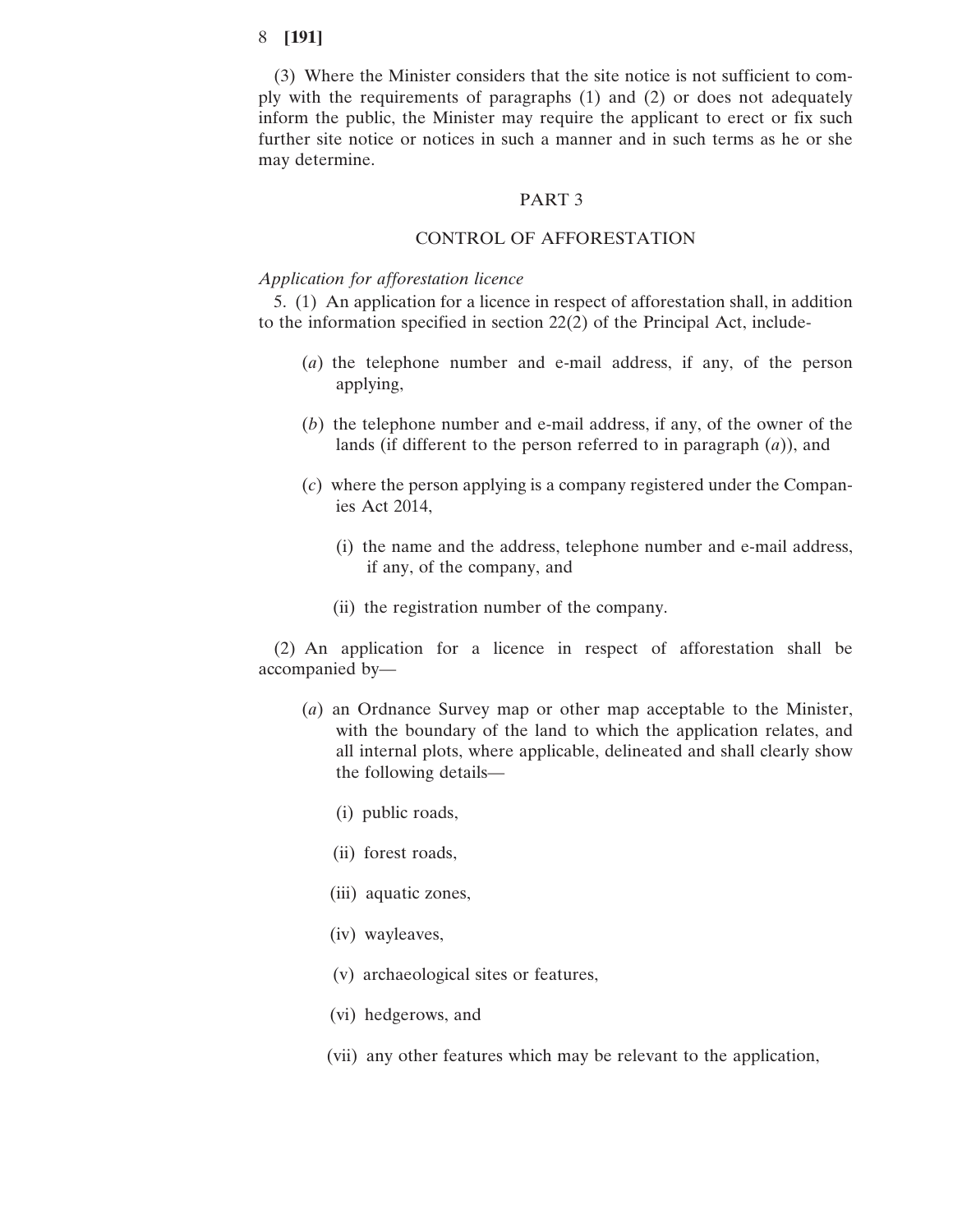- (*b*) a plot table, which shall accompany the map, detailing the number of each plot, the area of each plot, and the species of trees to be planted in each plot,
- (*c*) the information set out in Schedule 1 or an environmental impact statement where the application involves an area of 50 hectares or more, or where the Minister has determined that an environmental impact assessment is necessary, and
- (*d*) such other information that the Minister considers necessary to issue a licence or determine appropriate conditions.

## PART 4

# CONTROL OF FOREST ROAD WORKS

#### *Application for forest road licence*

6. (1) An application for a licence in respect of forest road works shall, in addition to the information specified in section 22(2) of the Principal Act, include-

- (*a*) the telephone number and e-mail address, if any, of the person applying,
- (*b*) the telephone number and e-mail address, if any, of the owner of the lands (if different to the person referred to in paragraph (*a*)),
- (*c*) where the person applying is a company registered under the Companies Act 2014—
	- (i) the name and the address, telephone number and e-mail address, if any, of the company, and
	- (ii) the registration number of the company, and
- (*d*) the length of the proposed road.
- (2) An application for a licence in respect of forest road works shall contain—
	- (*a*) an Ordnance Survey map or other map acceptable to the Minister, with the boundary of the land to which the application relates delineated and the route of the proposed road clearly marked and shall clearly show the following details—
		- (i) public roads,
		- (ii) forest roads,
		- (iii) aquatic zones,
		- (iv) wayleaves,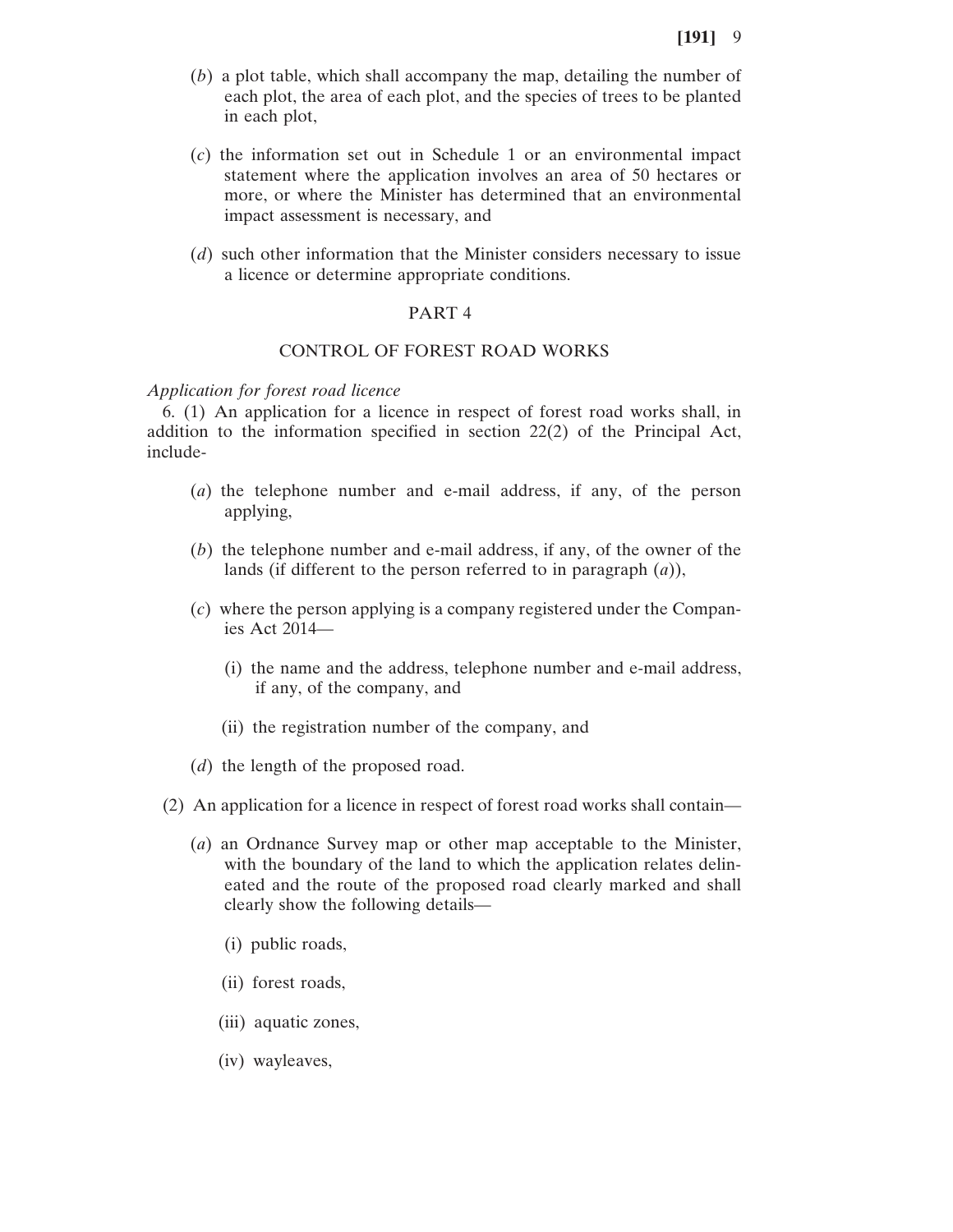- (v) archaeological sites or features,
- (vi) hedgerows, and
- (vii) any other features which may be relevant to the application,
- (*b*) an environmental impact statement where the application involves forest road works which is 2000 metres or more in length, or where the Minister has determined that an environmental impact assessment is necessary, and
- (*c*) the information set out in Schedule 1 or such other information that the Minister considers necessary to issue a licence or determine appropriate conditions.

### PART 5

### CONTROL OF AERIAL FERTILISATION OF FORESTS

#### *Application for aerial fertilisation licence*

7. (1) An application for a licence in respect of aerial fertilisation shall, in addition to the information specified in Section 22(2) of the Principal Act, include-

- (*a*) the telephone number and e-mail address, if any, of the person applying,
- (*b*) the telephone number and e-mail address, if any, of the owner of the lands proposed for treatment (if different to the person referred to in paragraph (*a*)),
- (*c*) where the person applying is a company registered under the Companies Act 2014—
	- (i) the name and the address, telephone number and e-mail address, if any, of the company directors, and
	- (ii) the registration number of the company,
- (*d*) the proposed treatment area, in hectares, and
- (*e*) the details of the proposed treatment and the proposed area for treatment including-
	- (i) soil type,
	- (ii) site elevation,
	- (iii) site aspect,
	- (iv) site exposure,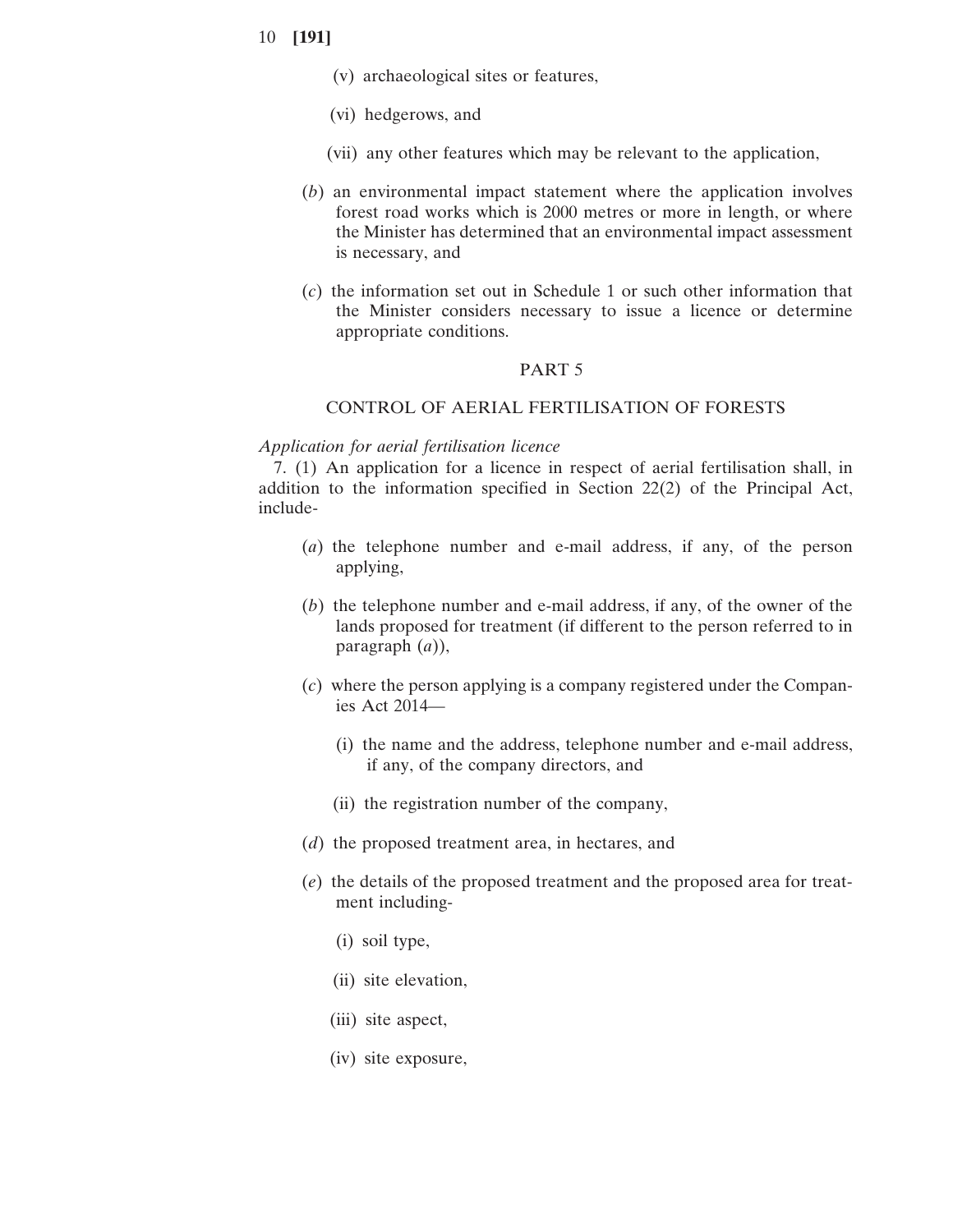- (v) site vegetation type,
- (vi) the type of fertiliser to be used,
- (vii) the formulation of fertiliser to be used,
- (viii) the concentration of fertiliser to be used, and
- (ix) the proposed fertiliser application rate per treated hectare.

(2) An application for a licence in respect of aerial fertilisation shall be accompanied by—

- (*a*) An Ordnance Survey map or other map acceptable to the Minister, with the site boundary of the land to which the application relates delineated and shall clearly show the following details—
	- (i) the proposed treatment area,
	- (ii) exclusion zones,
	- (iii) fertiliser storage areas, loading areas and refuelling areas,
	- (iv) aquatic zones and relevant watercourses,
	- (v) abstraction points of sources of water intended for human consumption,
	- (vi) forest and tree stands,
	- (vii) public roads,
	- (viii) forest roads,
	- (ix) dwellings,
	- (x) wayleaves,
	- (xi) archaeological sites or features,
	- (xii) European sites,
	- (xiii) land subject to a natural heritage area order under section 18 of the Wildlife (Amendment) Act 2000 (No. 38 of 2000), and
	- (xiv) any other features which may be relevant to the application,
- (*b*) the results of a foliar analysis of the trees carried out by an accredited laboratory for such analysis,
- (*c*) the recommendations from an appropriately qualified person stating the proposed fertiliser prescription based on the foliar analysis, including—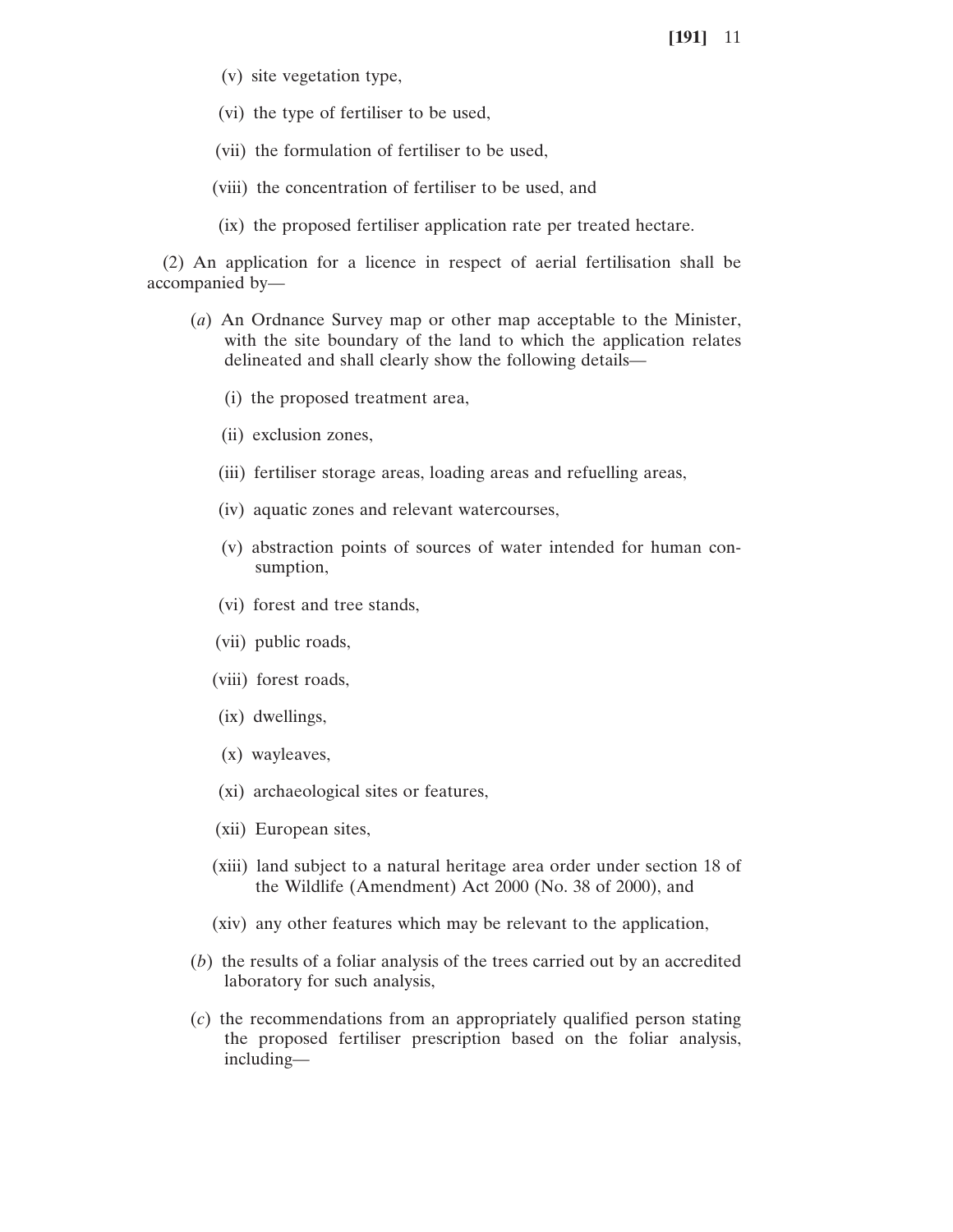- (i) the type of fertiliser to be used,
- (ii) the formulation of fertiliser to be used,
- (iii) the concentration of fertiliser to be used, and
- (iv) the proposed fertiliser application rate per treated hectare,

and

(*d*) such other information that the Minister considers necessary to issue a licence or determine appropriate conditions.

## *Restrictions in respect of aerial fertilisation*

8. (1) Subject to paragraph (2), a person shall not carry out aerial fertilisation in the period from 1 September to 31 March of the following year.

(2) The Minister may, if he or she is satisfied that exceptional circumstances so warrant, grant an aerial fertilisation licence for a period within the period specified in paragraph (1).

- (3) A person shall not carry out aerial fertilisation within—
	- (*a*) 100 metres of the abstraction point of a source of water intended for human consumption,
	- (*b*) 50 metres of an aquatic zone,
	- (*c*) (i) 60 metres of a dwelling house, or
		- (ii) 30 metres of non-forested land

unless with the written permission of the owner or occupier of the dwelling or land as the case may be,

- (*d*) 60 metres of a European Site unless with the written permission of the Minister for Arts, Heritage, Regional, Rural and Gaeltacht Affairs,
- (*e*) 15 metres of a road, or
- (*f*) 20 metres of a recorded monument or place to which section 12 of the National Monuments (Amendment) Act 1994 (No. 17 of 1994) refers.

(4) A person engaged in aerial fertilisation shall not, in respect of the application of fertiliser exceed the parameters set out in Schedule 2.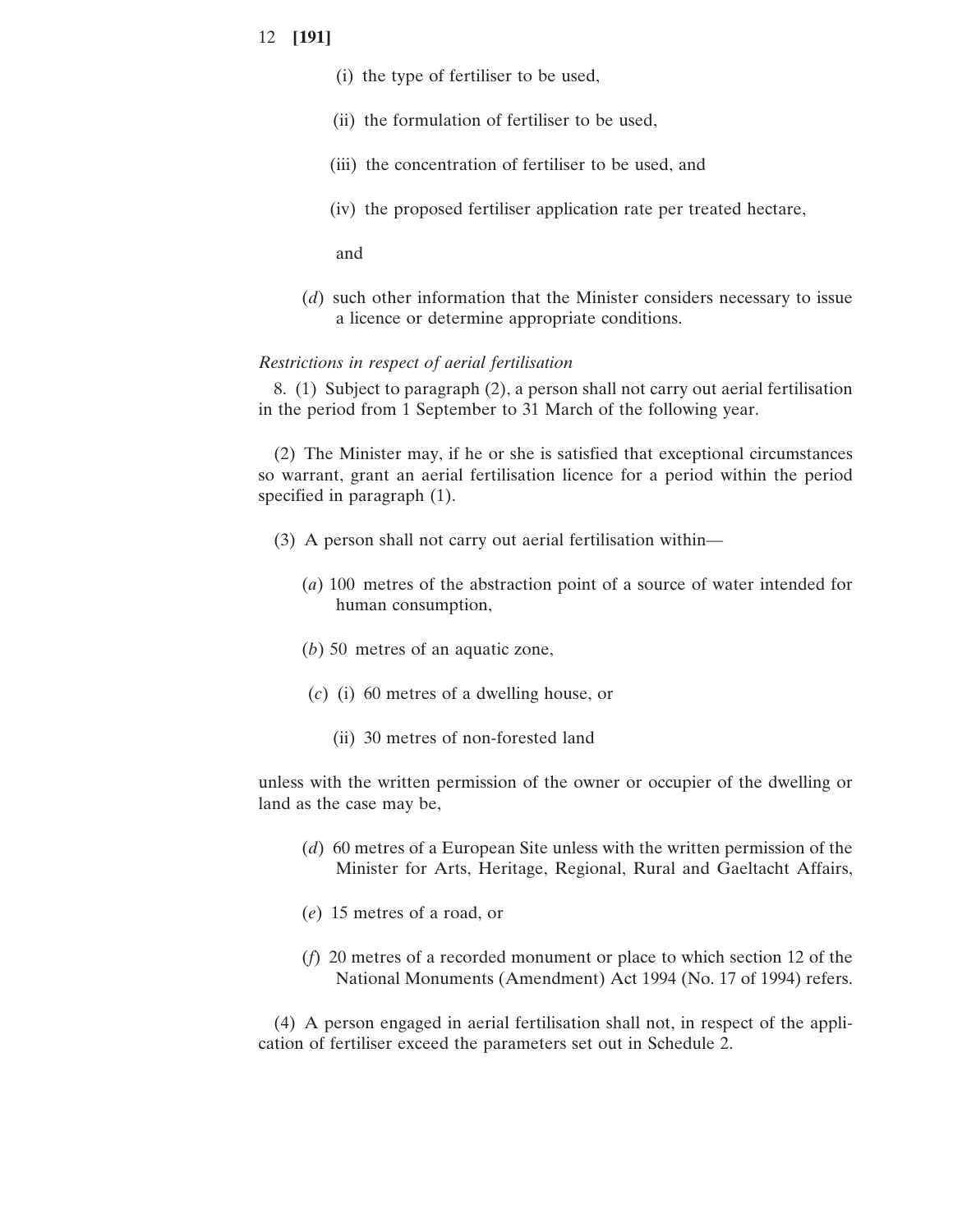## PART 6

#### CONSULTATION

### *Notice to consultation body*

9. (1) Where the Minister receives an application under Regulations 5, 6 or 7 and it appears to him or her that the proposed development—

- (*a*) may cause an adverse impact on the environment,
- (*b*) may have a significant impact on—
	- (i) human health,
	- (ii) nature conservation, or
	- (iii) an archaeological site or feature,
- (*c*) is situated in an area of special amenity under an order made under section 202 of the Act of 2000, or
- (*d*) is located in or likely to have a significant effect on—
	- (i) a European site,
	- (ii) land established or recognised as a nature reserve under sections 15 or 16 of the Act of 1976, as amended by sections 26 and 27 of the Wildlife (Amendment) Act, 2000 (No. 38 of 2000),
	- (iii) land designated as a refuge for flora or fauna under section 17 of the Act of 1976,
	- (iv) an area the subject of a notice under section  $16(2)(b)$  of the Act of 1976,
	- (v) land subject to a natural heritage area order under section 18 of the Wildlife (Amendment) Act 2000, or
	- (vi) compliance with the quality standards set out in the European Communities Environmental Objectives (Surface Water) Regulations 2009 (S.I. No. 272 of 2009)

the Minister shall consult with any consultation body that the Minister believes may have an opinion on the proposed development.

- (2) A notice issued under paragraph (1) shall include:
	- (*a*) the reference number of the application for the licence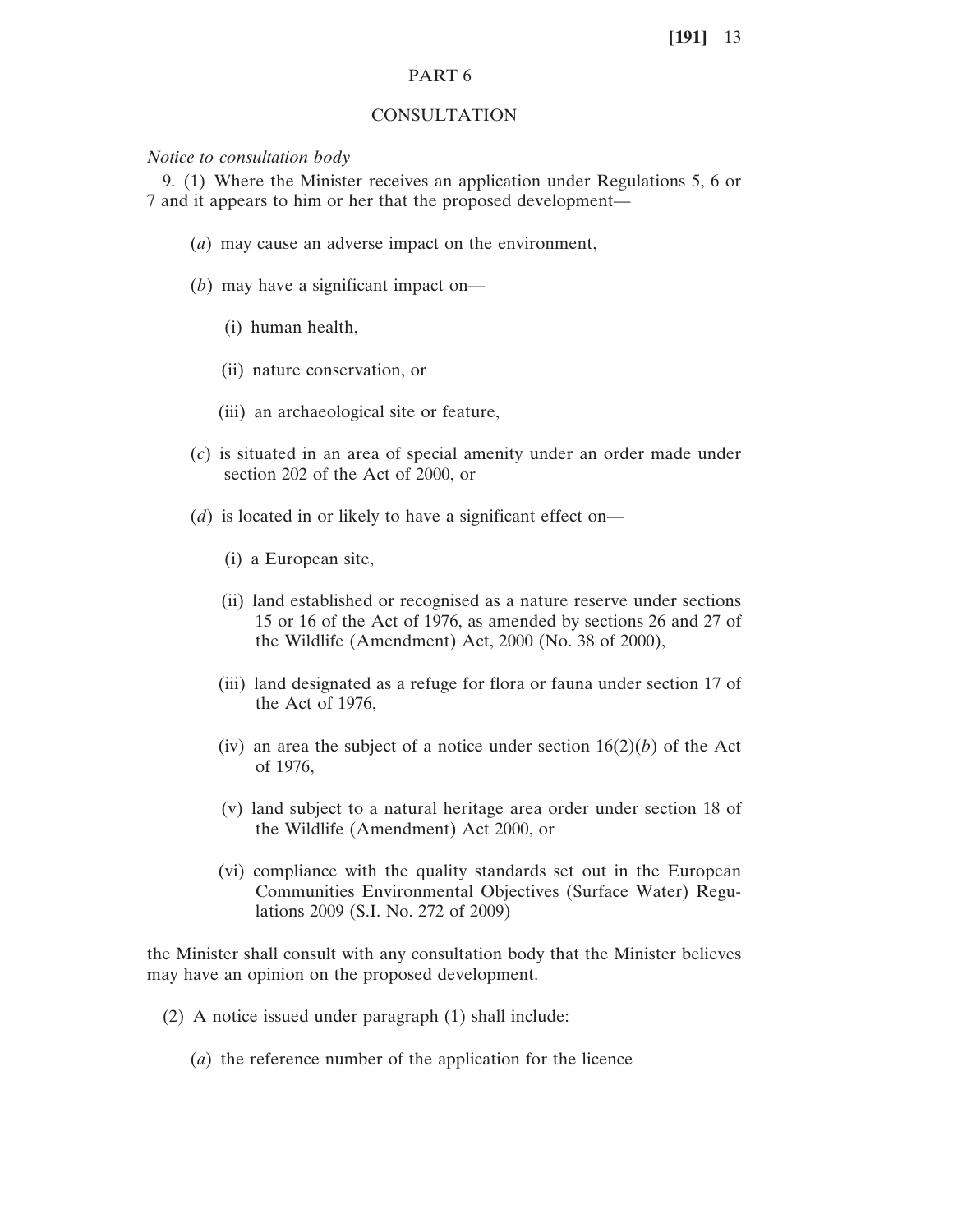- (*b*) details of the application,
- (*c*) the EIS, if any,
- (*d*) the Natura Impact Statement, if any,
- (*e*) a map of the site on which the development is proposed, and
- (*f*) any other information that the Minister considers relevant.

(3) A consultation body to which a notice under paragraph (1) is sent may make a submission or observation on the application in writing to the Minister within 30 days of the issue of the notice or whatever longer timeframe is set out in the notice and, if additional information is received by the Minister and forwarded to the consultation body, within 30 days from the date on which the last information is forwarded.

(4) Where a consultation body to whom a notice or further information is sent under this Regulation fails to make a submission or observation within 30 days from the date of the notice or such longer timeframe set out in the notice or further information, the Minister may make a decision without further communication to that body.

(5) Without prejudice to paragraph (1), the Minister may consult with any other person or body, not being a consultation body, that he or she considers appropriate.

#### *Public consultation*

10. (1) Where the Minister receives an application under Regulations 3, 5, 6 or 7, he or she shall, before making a decision on the matter, publish a notice of the application in a manner determined by the Minister.

- (2) A notice under paragraph (1) shall state—
	- (*a*) the reference number of the application,
	- (*b*) the location, townland and county to which the application relates,
	- (*c*) the nature and extent of the proposed development,
	- (*d*) the nature of possible decisions or, where there is one, the draft decision,
	- (*e*) that any person may make a submission or observation to the Minister within 30 days from the date of the notice or whatever longer timeframe appears on the notice,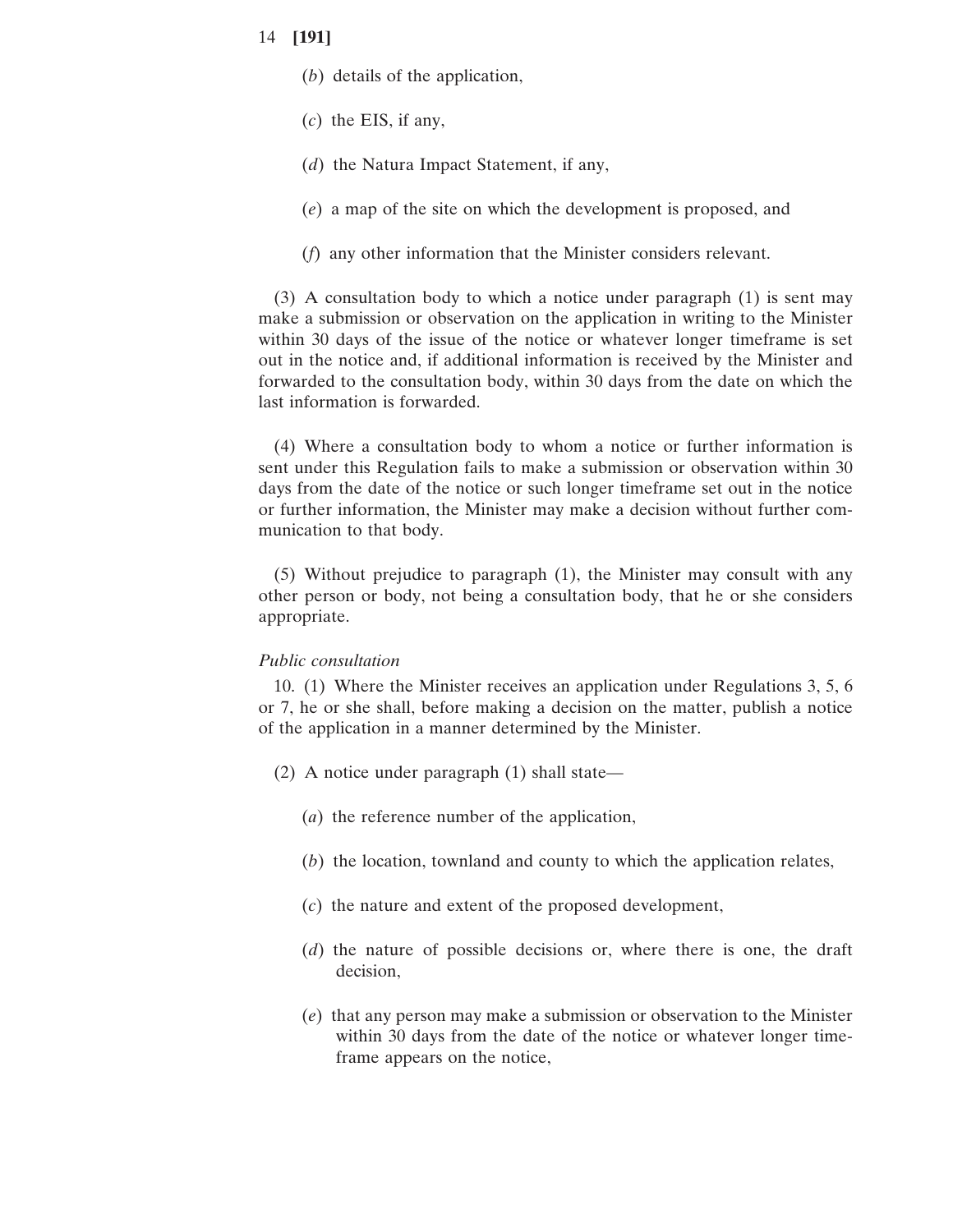- (*f*) where and when the application and documents may be viewed,
- (*g*) any other details of public participation, and
- (*h*) any other information that the Minister considers relevant.

(3) The Minister may make available for inspection to the public free of charge, or for purchase at a fee not exceeding the reasonable cost of doing so, the application, a map of the proposed development and any other information or documentation relevant to the application that the Minister has in his or her possession other than personal data within the meaning of the Data Protection Acts 1988 and 2003 where the data subject does not consent to the release of his or her personal data.

(4) The public may make submissions or observations in writing concerning the application to the Minister within 30 days from the date of publication of the notice or whatever longer timeframe is set out in the notice, and where additional information is published, at least 30 days from the date of the publication of that information.

*Site Notice in respect of afforestation and forest road works*

- 11. (1) Where an application involves—
	- (*a*) afforestation, or
	- (*b*) forest road works

the applicant shall, before the making of the application, erect a notice in a form determined by the Minister, at the entrance from the public road to the land to which the application relates or, where no entrance exists, at the point where it is proposed to create an entrance, so as to be easily visible and legible by persons using the public road, and shall not be obscured or concealed at any time.

- (2) A notice under paragraph (1) shall—
	- (*a*) be clearly legible, affixed on rigid, durable material and secured against damage from bad weather and other causes,
	- (*b*) be maintained in position on the land concerned for a period of not less than 5 weeks from the date of the application and shall be renewed or replaced if it is removed or becomes defaced or illegible within that period, and
	- (*c*) include details of where further information may be obtained.

(3) Where the Minister considers that the site notice is not sufficient to comply with the requirements of paragraphs (1) and (2) or does not adequately inform the public, the Minister may require the applicant to erect or fix such further site notice or notices in such a manner and in such terms as he or she may determine.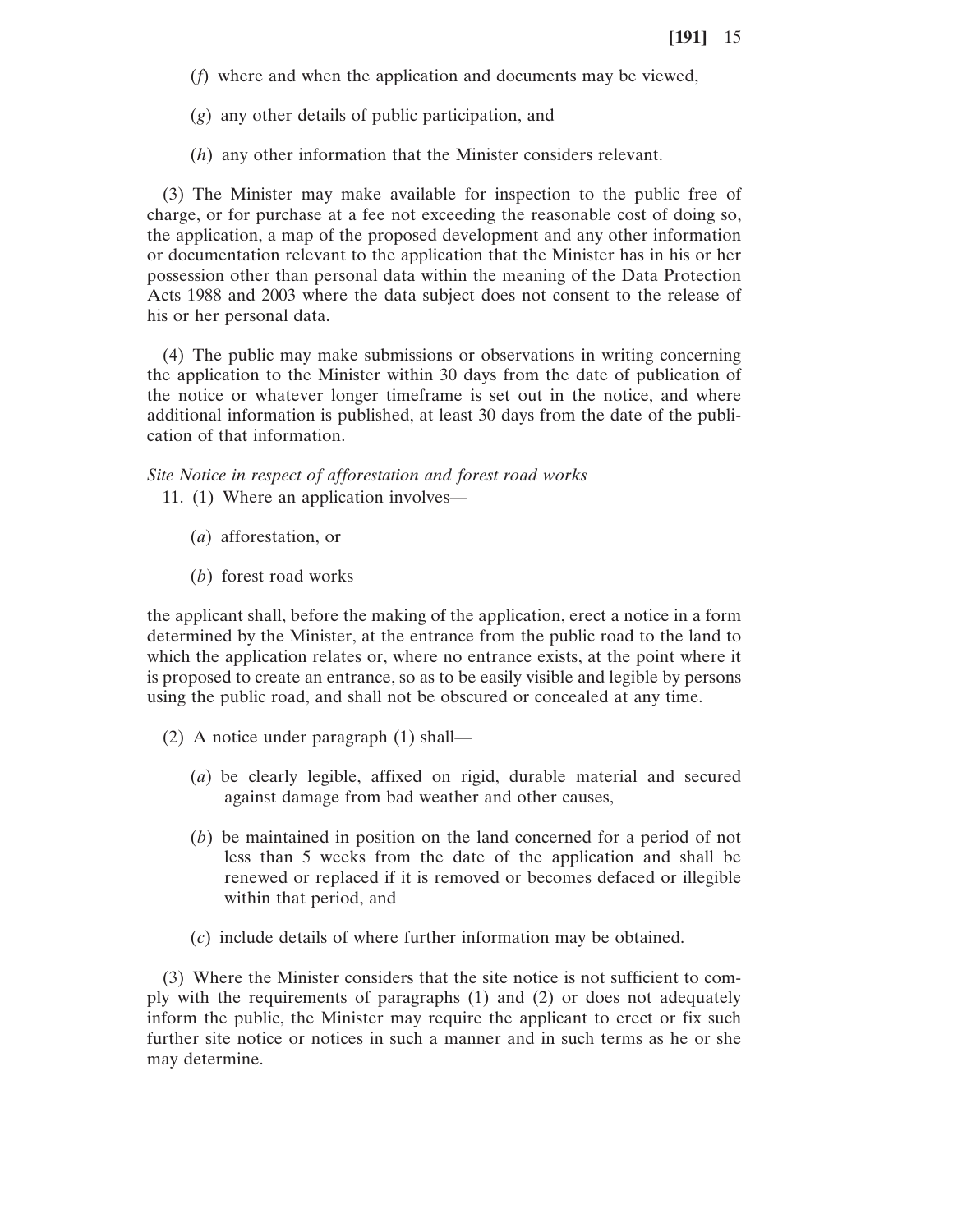## PART 7

#### ENVIRONMENTAL IMPACT ASSESSMENT

#### *Definitions*

12. In this Part, "development" means afforestation or forest road works.

#### *Environmental impact assessment of forestry development*

13. (1) The Minister shall, as part of his or her consideration of the application involving an environmental impact assessment in accordance with paragraph (2), ensure that before a decision is given, projects likely to have significant effects on the environment by virtue, *inter alia*, of their nature, size or location are made subject to an environmental impact assessment.

(2) The Minister shall ensure that an environmental impact assessment is carried out in respect of an application for a licence for—

- (*a*) afforestation which would involve an area of 50 hectares or more,
- (*b*) forest road works which would involve a length of 2000 metres or more,
- (*c*) afforestation which does not exceed an area of 50 hectares but which the Minister considers likely to have significant effects on the environment taking into account the criteria set out in Schedule 3,
- (*d*) forest road works which does not exceed a length of 2000 metres but which the Minister considers likely to have significant effects on the environment taking into account the criteria set out in Schedule 3.
- (3) A person shall—
	- (*a*) in respect of development referred to in paragraphs  $(2)(a)$  or  $(2)(b)$ , submit an EIS with his or her application, or
	- (*b*) in respect of development referred to in paragraph  $(2)(c)$  or  $(2)(d)$ , submit an EIS on request from the Minister.

(4) The Minister shall require the production by the applicant of any additional or supplemental information that the Minister considers necessary to enable the Minister to complete an assessment under paragraph (2).

(5) Where the Minister determines that an EIS is necessary under these Regulations, the applicant shall submit an EIS and ensure that the EIS contains at least the information set out in Schedule 4 and any other information requested by the Minister.

(6) In advance of submitting an EIS, the person applying or a person intending to apply for a licence may seek the opinion of the Minister on the information that is to be supplied in the EIS.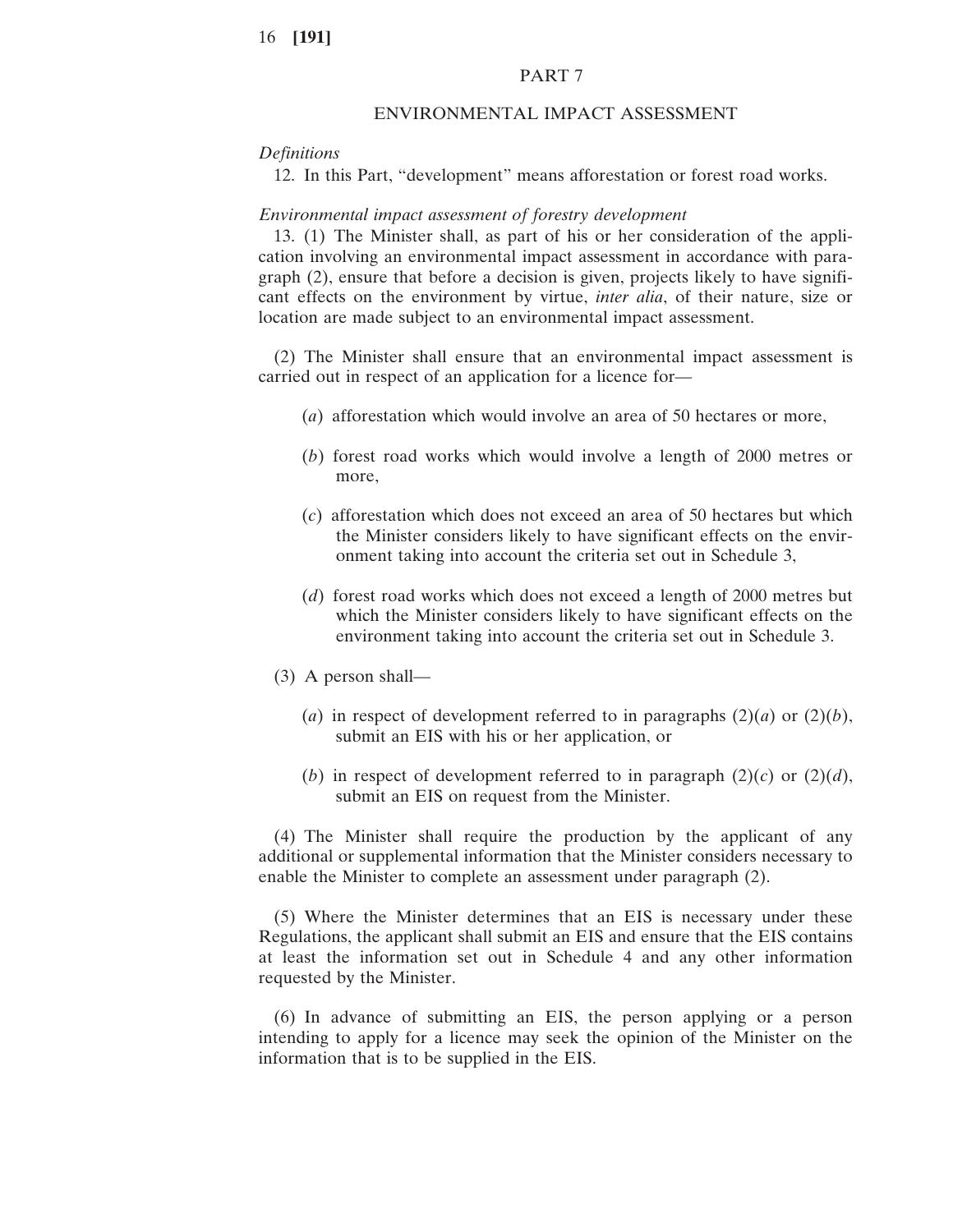(7) The Minister shall, before giving an opinion to the person who made the request under paragraph (6), consult the relevant consultation bodies before giving his or her opinion.

(8) The consultation body may, within 30 days of notification to it under paragraph (7), or whatever longer timeframe as the Minister may determine give its comments to the Minister.

(9) Where the consultation body fails to submit any comments within the timeframe referred to, the Minister may give his or her opinion without further communication to that body.

(10) Nothing in this Regulation shall preclude the Minister from, at any stage—

(*a*) rejecting an EIS, or

(*b*) seeking further information.

(11) The Minister shall, within 30 days of the expiry of the period referred to in paragraph (8), give a written opinion to the person who made the request under paragraph (6).

(12) The Minister shall consider the content of the EIS (and any other material including maps or plans) submitted as part of the application and determine whether these items adequately identify, describe and assess the direct and indirect effects that the proposed development will have or is likely to have on the environment. If the EIS (or other material) is, in the opinion of the Minister, inadequate, the Minister shall serve a notice which sets out the manner in which the information is inadequate and require the applicant to submit further information to remedy these inadequacies.

(13) The Minister shall in advance of completing an environmental impact assessment, consult public bodies and the public in accordance with Part 6.

(14) The Minister, in carrying out an environmental impact assessment, shall have regard to the following matters—

- (*a*) the particulars submitted with the application for a licence including the EIS and any other material (including maps and plans),
- (*b*) any additional material submitted in response to a request for further information, if any, pursuant to paragraphs (4) and (5),
- (*c*) any submissions or observations made in relation to the effects on the environment of the proposed development including those made by consultation bodies or the public, and
- (*d*) the views, if any, furnished by other Member States pursuant to Regulation 14.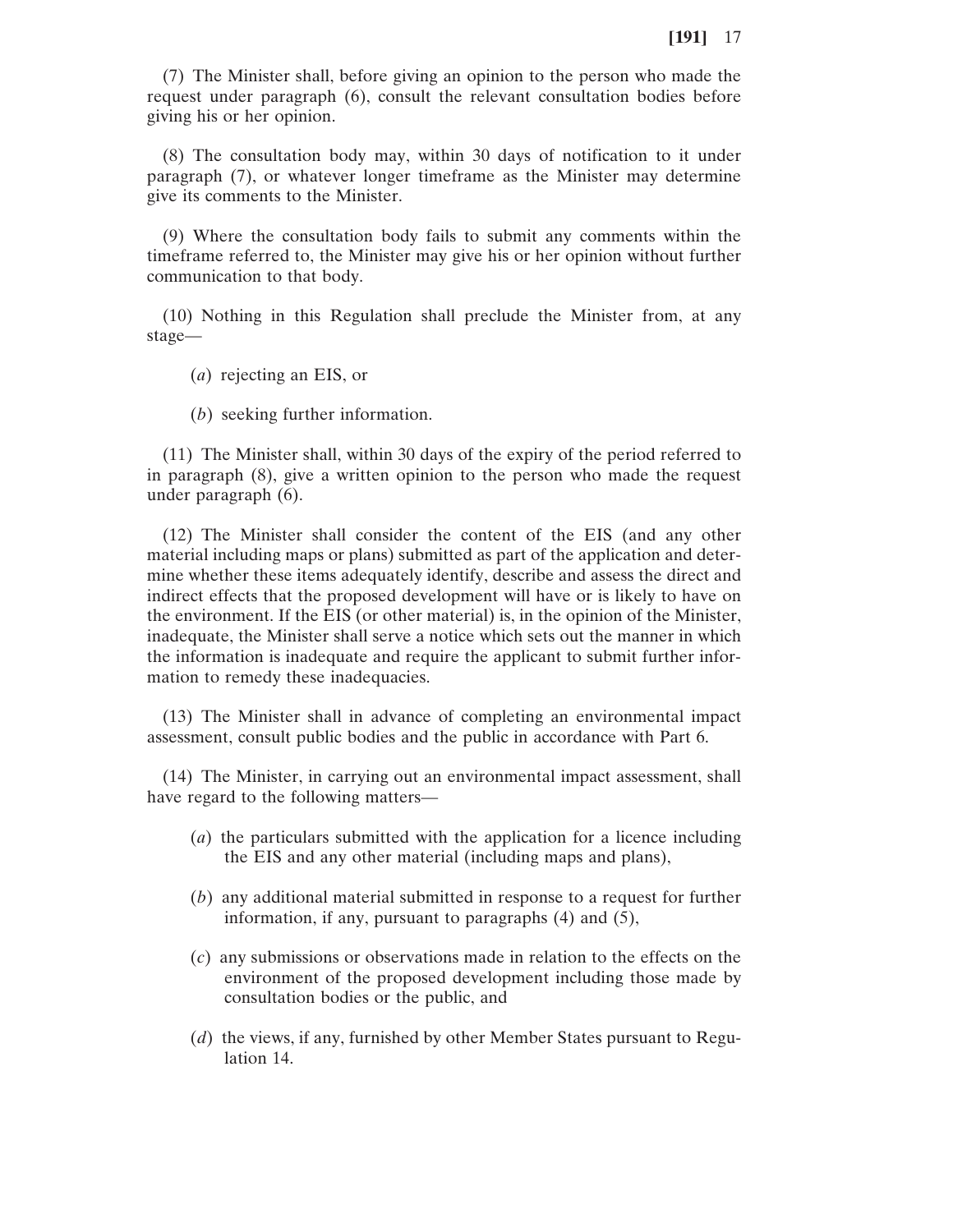(15) The Minister, in carrying out an environmental impact assessment, shall have regard to, and may adopt in whole or in part, any reports prepared by his or her officials or by consultants, experts or other advisors.

#### *Where development affects another Member State*

14. Where the Minister considers that a proposed development is likely to have significant effects on the environment in a Member State other than the State, or where a Member State other than the State considers that the development is likely to have such effects and so requests, the Minister shall, as soon as possible, send to the Member State—

- (*a*) a description of the proposed development and any available information on its possible effects on the environment in that Member State including the EIS or Natura Impact Statement, if any, and
- (*b*) relevant information about the nature of the decision that may be taken in respect of the proposed development,

and shall allow that Member State 30 days or whatever longer timeframe as the Minister may determine to make submissions or observations on the proposed development.

#### *Application of Regulations to public of Member State*

15. (1) Where Regulation 14 applies the Minister shall apply Regulation 10 in respect of the public of that Member State with any necessary modifications.

(2) Where Regulation 14 applies and a decision is subsequently made to approve the application, Regulation 17 shall apply in respect of the public of that Member State with any necessary modifications.

#### *EIS: exemption*

16. (1) At the request of a person applying or a person intending to apply for a licence for afforestation or forest road works, the Minister may, following—

- (*a*) consideration of whether another form of assessment would be suitable,
- (*b*) consultation with the Ministers for Housing, Planning, Community and Local Government and Communications, Climate Action and Environment,
- (*c*) publishing the reasons for granting the exemption, together with information in relation to the exemption, including, where another form of assessment has been carried out, information in relation to that assessment, and
- (*d*) informing the European Commission,

exempt the development, in whole or in part, from the requirement to submit an EIS.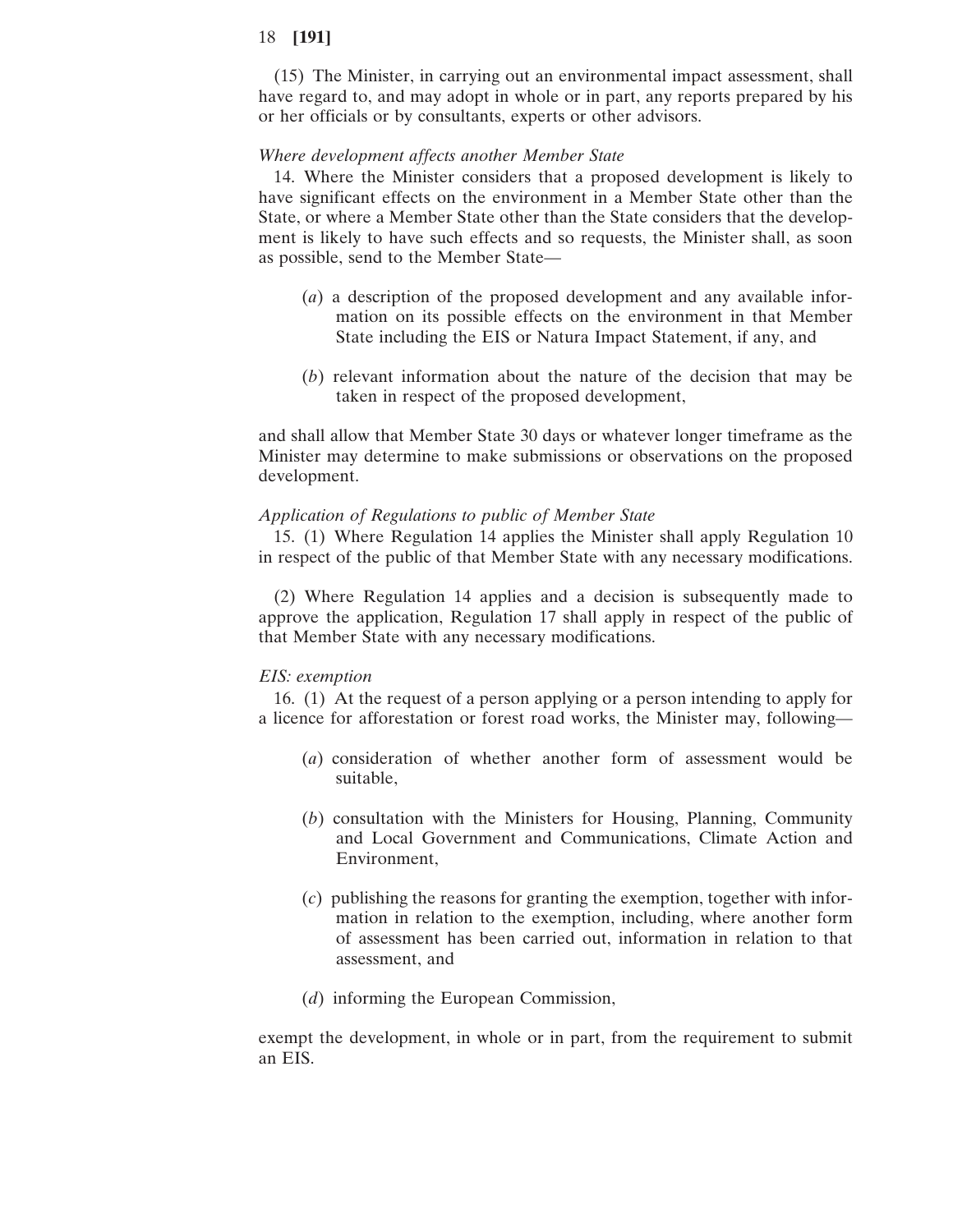(2) An exemption shall not be granted in respect of a proposed development if a Member State other than the State, having been informed about the proposed development and its likely effects on the environment in the Member State, has indicated to the Minister that it intends to furnish a submission or observation.

(3) Where the Minister grants an exemption, the Minister may impose such conditions as he or she considers necessary in the exemption.

### *Review of decision*

17. (1) The High Court shall be the court of law for the purposes of Article 11 of the EIA Directive.

(2) An application to review a decision shall be made by way of application for judicial review under Order 84 of the Rules of the Superior Courts (S.I. No. 15 of 1986) as amended.

(3) The High Court shall not grant leave in such an application unless the person making the application—

- (*a*) has a sufficient interest in the matter,
- (*b*) is a consultation body, or
- (*c*) is a body or organisation (other than a State authority, a public authority or governmental body or agency) the aims or objectives of which relate to the promotion of environmental protection, that has, during the period of 12 months preceding the date of the application, pursued those aims or objectives.
- (4) In this Regulation—

"decision" means—

- (*a*) any decision or purported decision made or purportedly made,
- (*b*) any action taken or purportedly taken, or
- (*c*) any failure to take any action.

"sufficient interest" is not limited to an interest in land or other financial interest.

(5) The Court shall, in determining either an application for leave for judicial review, or an application for judicial review on foot of such leave, act as expeditiously as possible consistent with the administration of justice.

#### *Costs in civil proceedings*

18. Section 50B (inserted by section 33 of the Planning and Development (Amendment) Act 2010 (No. 30 of 2010)) of the Act of 2000 applies to this Part.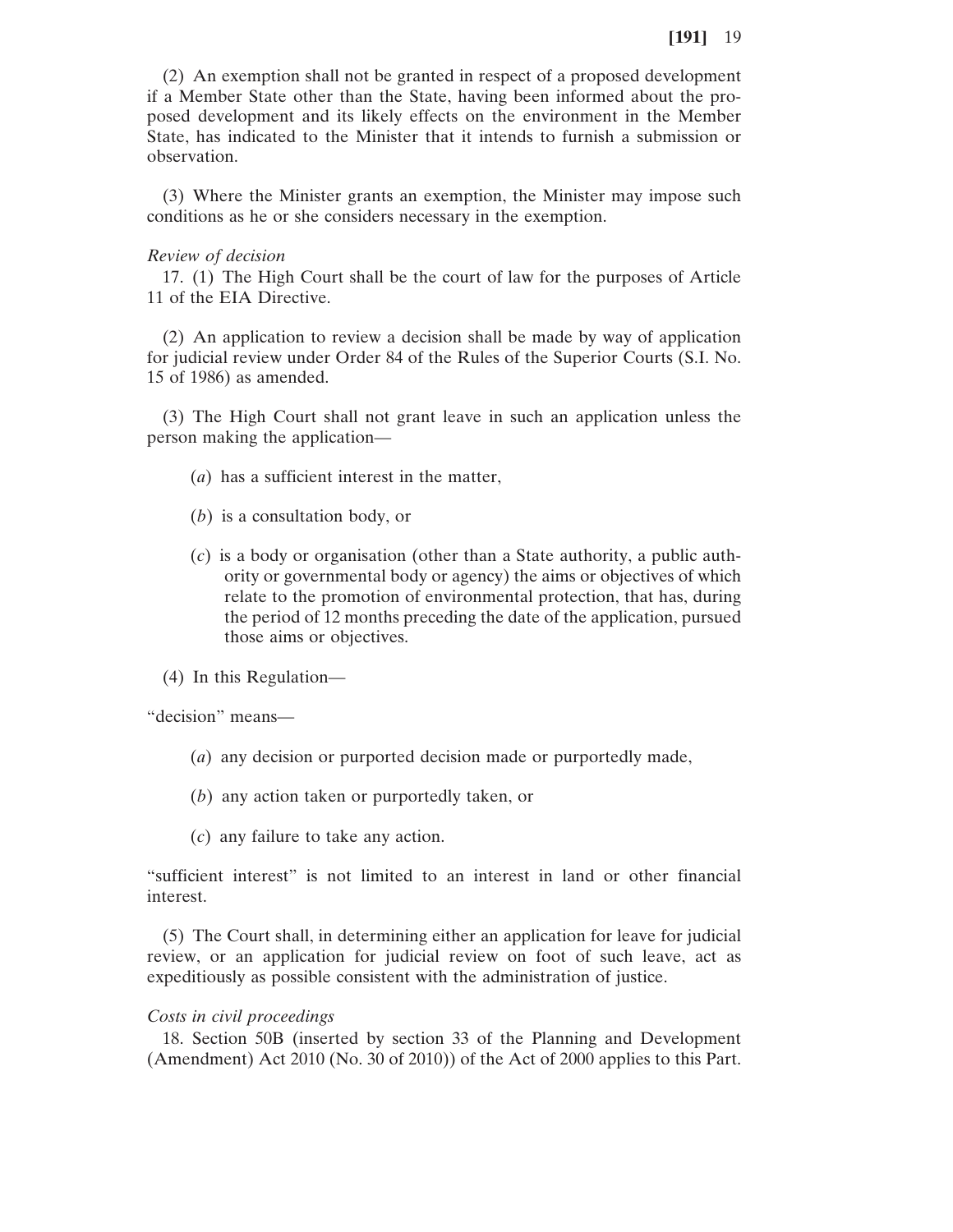## PART 8

#### APPROPRIATE ASSESSMENT

## *Protection of European sites*

19. (1) Where the Minister receives an application for a licence under sections 17 or 22 of the Principal Act, which is not directly connected with or necessary to the management of the site as a European Site, the Minister shall assess if the development, individually or in combination with other plans or projects is likely to have a significant effect on the European site.

(2) Subject to paragraph (8), if following an assessment in accordance with paragraph (1), in the opinion of the Minister the proposed development is likely to have a significant effect on a European site, either alone or in combination with other plans or projects or the Minister is unable to determine the likely effects of the proposed development on a European site, the Minister shall require the applicant to submit a Natura Impact Statement.

(3) Where the Minister decides that a Natura Impact Statement does not contain the necessary information, the Minister shall require the applicant to submit such further information as may be necessary.

(4) The Minister shall, on receipt of a Natura Impact Statement and further information where required under paragraph (3), carry out an appropriate assessment of the implications of the proposal for the European site either alone or in combination with other plans or projects in view of that site's conservation objectives.

(5) Having regard to the conclusions of the assessment under paragraph (4), the Minister may grant a licence or attach conditions to a licence to protect the integrity of the European site, only after having ascertained that the proposed development will not adversely affect the integrity of the site.

- (6) If in the opinion of the Minister—
	- (*a*) a condition of a licence has been breached and such breach is likely to have, or is having, a significant effect on a European site, or
	- (*b*) the continuation of a licence is likely to have, or is having, a significant effect on a European site,

the Minister may revoke the licence or vary such conditions as he or she deems appropriate.

(7) Where the Minister revokes a licence or varies the conditions of a licence pursuant to paragraph (6), he or she shall

- (*a*) notify the holder of the licence in writing of the decision,
- (*b*) give reasons for the decision to revoke the licence or vary the conditions of the licence, and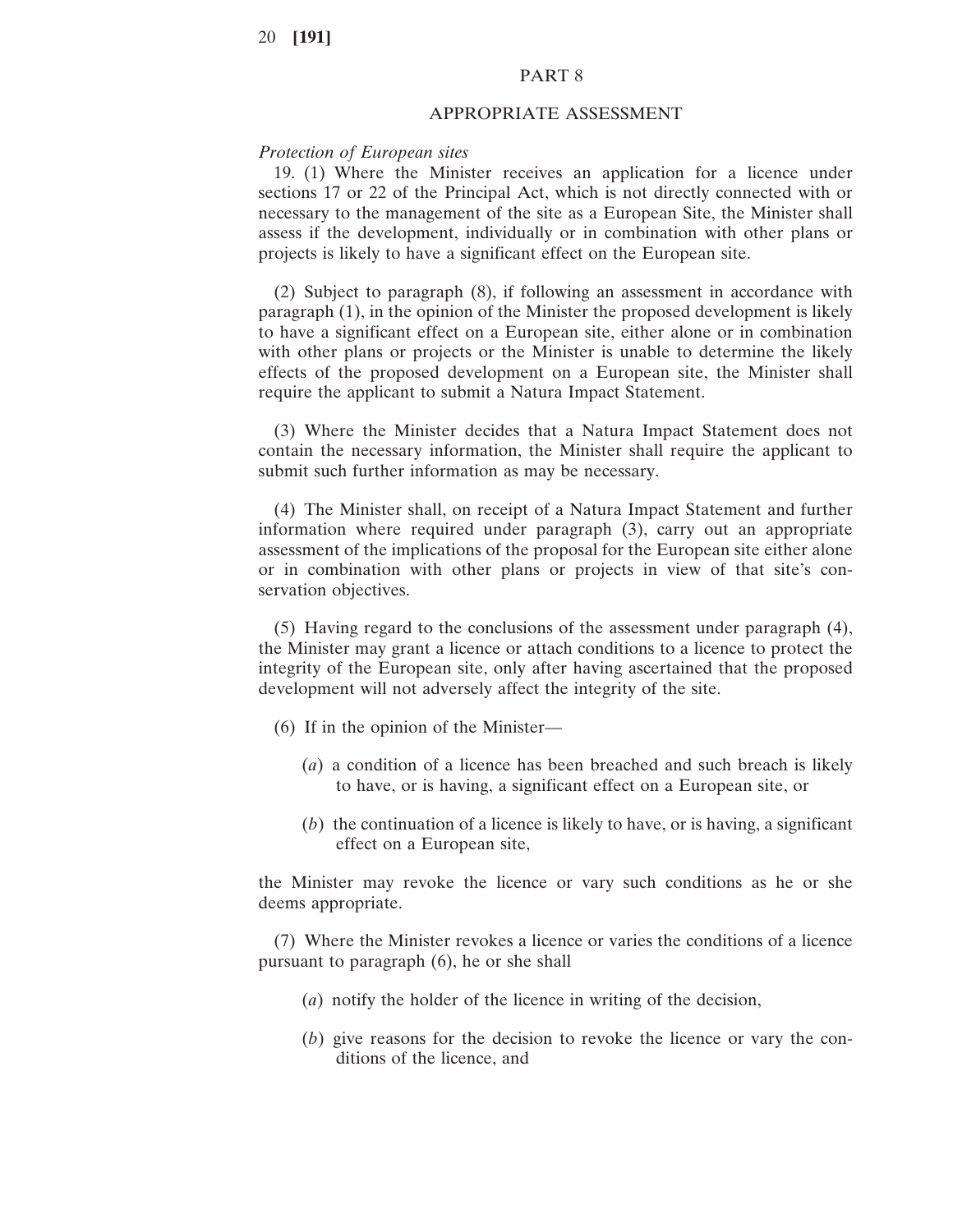(*c*) inform the person of the procedure for appealing the decision.

(8) Where the Minister is of the view that environmental impact assessment is required under Part 7 for the development, the Minister may waive an obligation under this Regulation provided the information relevant to the appropriate assessment and the relevant conclusions with regard to it must be readily indentifiable in the environmental impact assessment report.

## PART 9

#### DECISIONS

*Decision of Minister on application*

20. (1) The Minister, after expiration of the consultation periods referred to in Regulations 9 and 10 and having regard to the following-

- (*a*) the environmental impact assessment carried out in accordance with Part 7,
- (*b*) the appropriate assessment carried out in accordance with Part 8,
- (*c*) information relating to the application furnished by the applicant,
- (*d*) written submission or observation received under Part 6,
- (*e*) any guidelines, codes of practice and standard for good forest practice, and
- (*f*) any other matter that the Minister considers relevant, including the capacity of the applicant to carry out the development

may, in whole or in part, grant a licence.

- (2) The Minister may refuse an application if, in his or her opinion—
	- (*a*) the application is incomplete in any material detail, or
	- (*b*) the EIS or Natura Impact Statement is inadequate.

(3) The Minister shall refuse an application if, in his or her opinion, the proposed development—

- (*a*) is likely to have an adverse impact on human health, or
- (*b*) is likely to have significant adverse impact on—
	- (i) animal or plant health,
	- (ii) water quality,
	- (iii) an archaeological, historical or cultural site or feature,
	- (iv) an area of special amenity,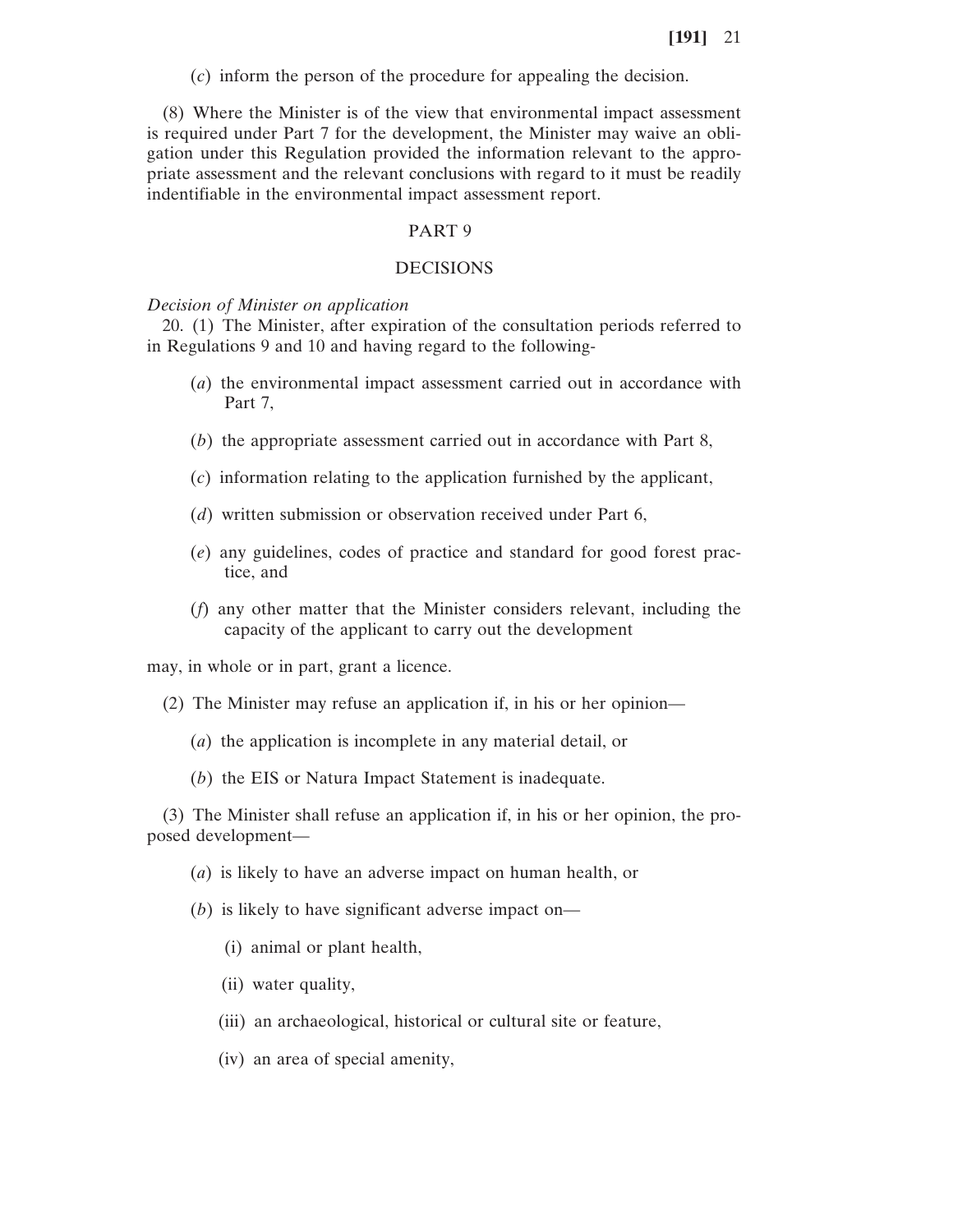- (v) a European site, or
- (vi) nature conservation.

### *Notification of decision*

21. (1) The Minister shall notify the applicant in writing and, subject to paragraph (2), any person who made a submission or observation under Regulation 9 and 10 of—

- (*a*) the decision to grant or refuse the application for a licence and, in the case of a decision to grant a licence, any conditions attached to the licence,
- (*b*) the main reasons and considerations on which the decision to grant or refuse the licence is based, and where conditions are attached to any licence, the reasons for the conditions,
- (*c*) in relation to applications to which Regulation 13 applies, the Minister's evaluation of the application's direct and indirect effects on the following-
	- (i) human beings, flora and fauna,
	- (ii) soil, water, air, climate and the landscape,
	- (iii) material assets and the cultural heritage, and
	- (iv) the interaction among the factors mentioned in paragraphs (i), (ii) and (iii),
- (*d*) in relation to applications to which Regulation 13 applies, reports referred to in Regulation 13(15) to which the Minister had regard in completing the environmental impact assessment,
- (*e*) a description, where necessary, of the main measures to avoid, reduce, and if possible, offset the major adverse effects of the development, and
- (*f*) the procedure for seeking a review under Regulation 17 of the decision.

(2) The Minister may dispense with the requirement to notify persons other than the applicant under paragraph (1) where—

- (*a*) a large number of submissions or observations are made as part of an organised campaign,
- (*b*) the submission or observation made is, in the opinion of the Minister, frivolous or vexatious, or
- (*c*) it is not possible to readily ascertain the name and address of any person who made a submission or observation.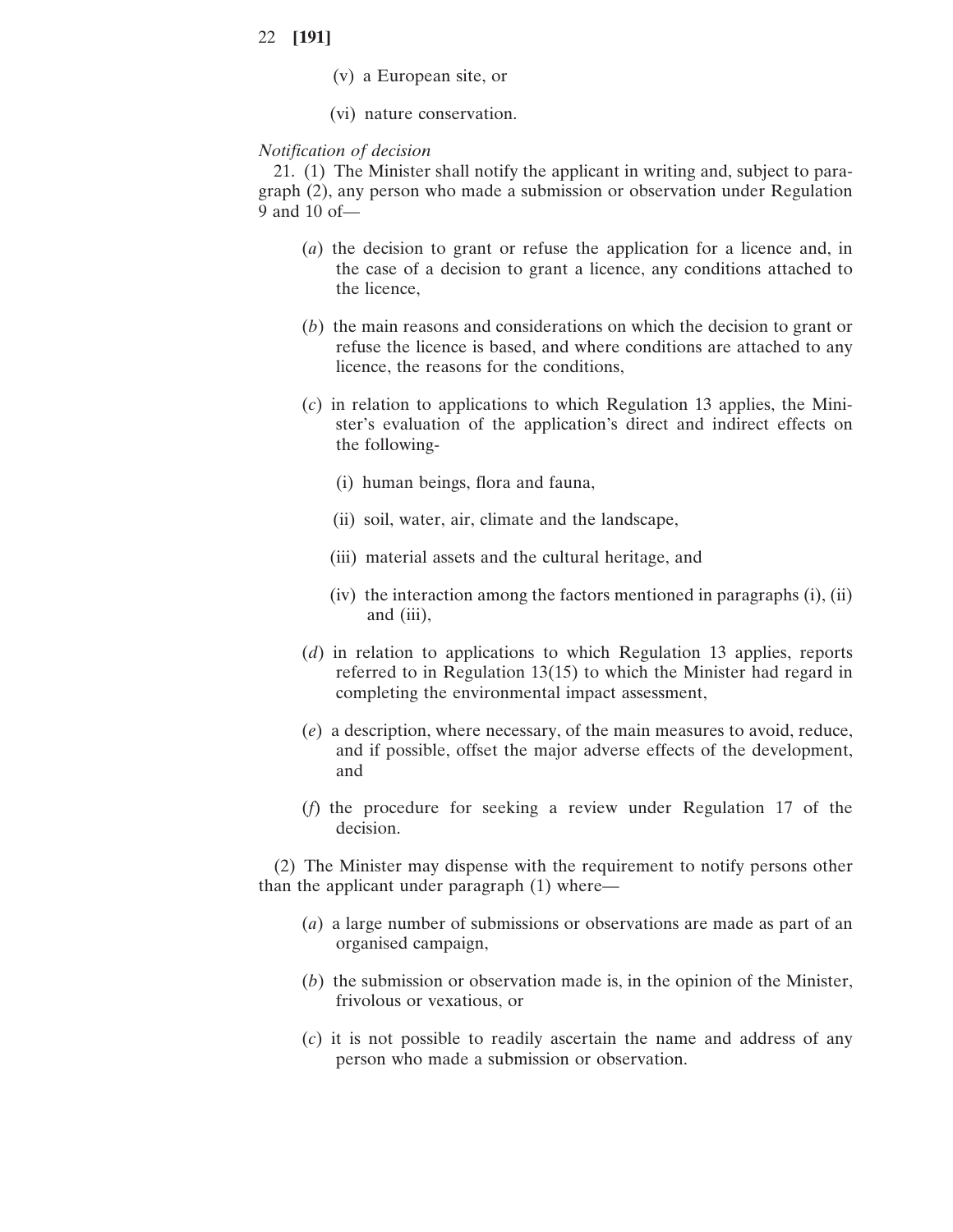(3) The Minister shall publish the decision and make available to the public the matters referred to in paragraph (1).

#### PART 10

## MISCELLANEOUS

*Penal provisions*

22. Regulations 4 and 8 are penal provisions for the purposes of the Act.

*Revocation*

23. (1) The following Regulations are revoked-

- (*a*) European Communities (Forest Consent and Assessment) Regulations 2010 (S.I. No. 558 of 2010),
- (*b*) European Communities (Aerial Fertilisation) (Forestry) Regulations 2012 (S.I. No. 125 of 2012), and
- (*c*) European Communities (Forest Consent and Assessment) (Amendment) Regulations 2012 (S.I. No. 442 of 2012)

(2) A consent issued under a Regulation mentioned in paragraph (1) shall remain in force as if issued under the Act.

(3) The reference to Forest Consent Regulations in section 2 of the Forestry Act 2014, shall be construed as a reference to these Regulations.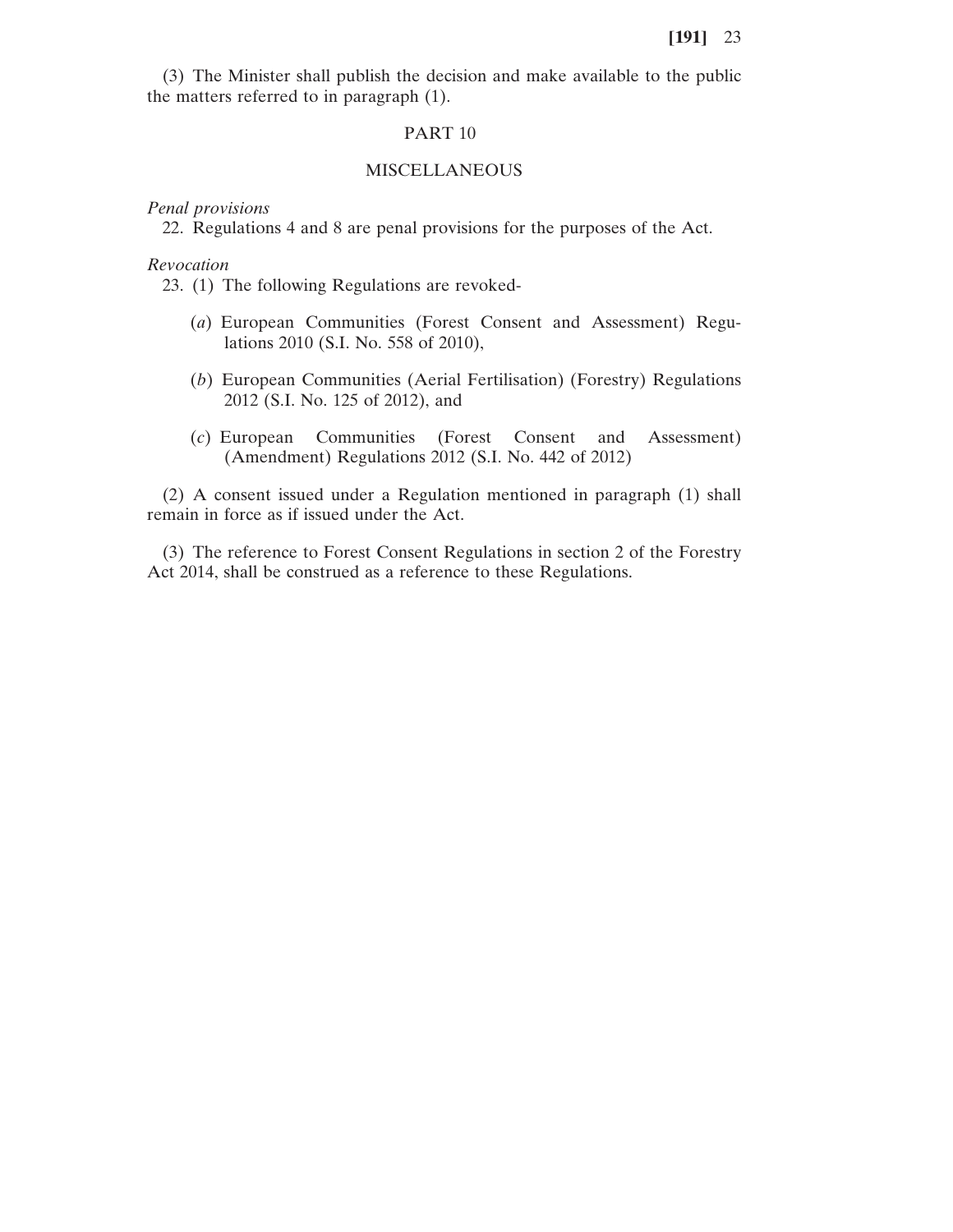## SCHEDULE 1

*Regulations 5 and 6*

## INFORMATION TO BE PROVIDED BY THE APPLICANT FOR AFFORESTATION OR FOREST ROAD LICENCE

- 1. A description of the project, including in particular:
	- (*a*) a description of the physical characteristics of the whole project and, where relevant, of demolition works;
	- (*b*) a description of the location of the project, with particular regard to the environmental sensitivity of geographical areas likely to be affected.

2. A description of the aspects of the environment likely to be significantly affected by the project.

3. A description of any likely significant effects, to the extent of the information available on such effects, of the project on the environment resulting from:

- (*a*) the expected residues and emissions and the production of waste, where relevant;
- (*b*) the use of natural resources, in particular soil, land, water and biodiversity.

4. The criteria of Annex III shall be taken into account, where relevant, when compiling the information in accordance with points 1 to 3.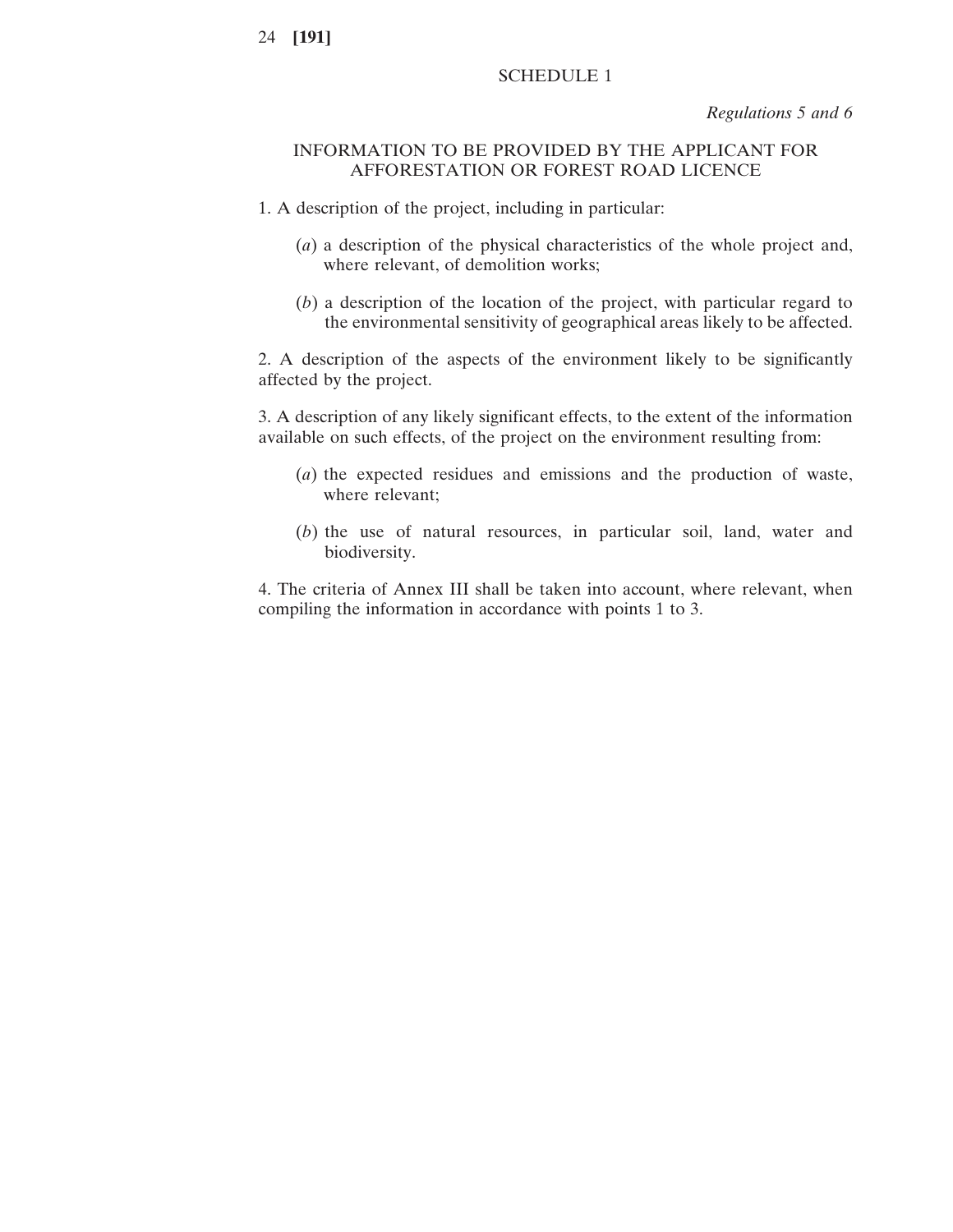## SCHEDULE 2

*Regulation 8*

# REQUIREMENTS AS TO THE MANNER OF APPLICATION OF FERTILISER FROM THE AIR

The application of fertiliser shall be limited to the elements, formulations, concentrations and application rates contained in the following table:

| <b>Element</b>   | Acceptable<br>formulations          | <b>Maximum permissible</b><br>concentration of the<br>element | <b>Maximum permissible</b><br>application rate per<br>hectare of treatment<br>area |
|------------------|-------------------------------------|---------------------------------------------------------------|------------------------------------------------------------------------------------|
| Phosphorus $(P)$ | <b>Granulated Rock</b><br>Phosphate | $12\%$                                                        | $350 \text{ kg}$                                                                   |
| Nitrogen $(N)$   | Granulated Urea                     | 46%                                                           | $350 \text{ kg}$                                                                   |
| Potassium $(K)$  | Muriate of Potash                   | 50%                                                           | $250 \text{ kg}$                                                                   |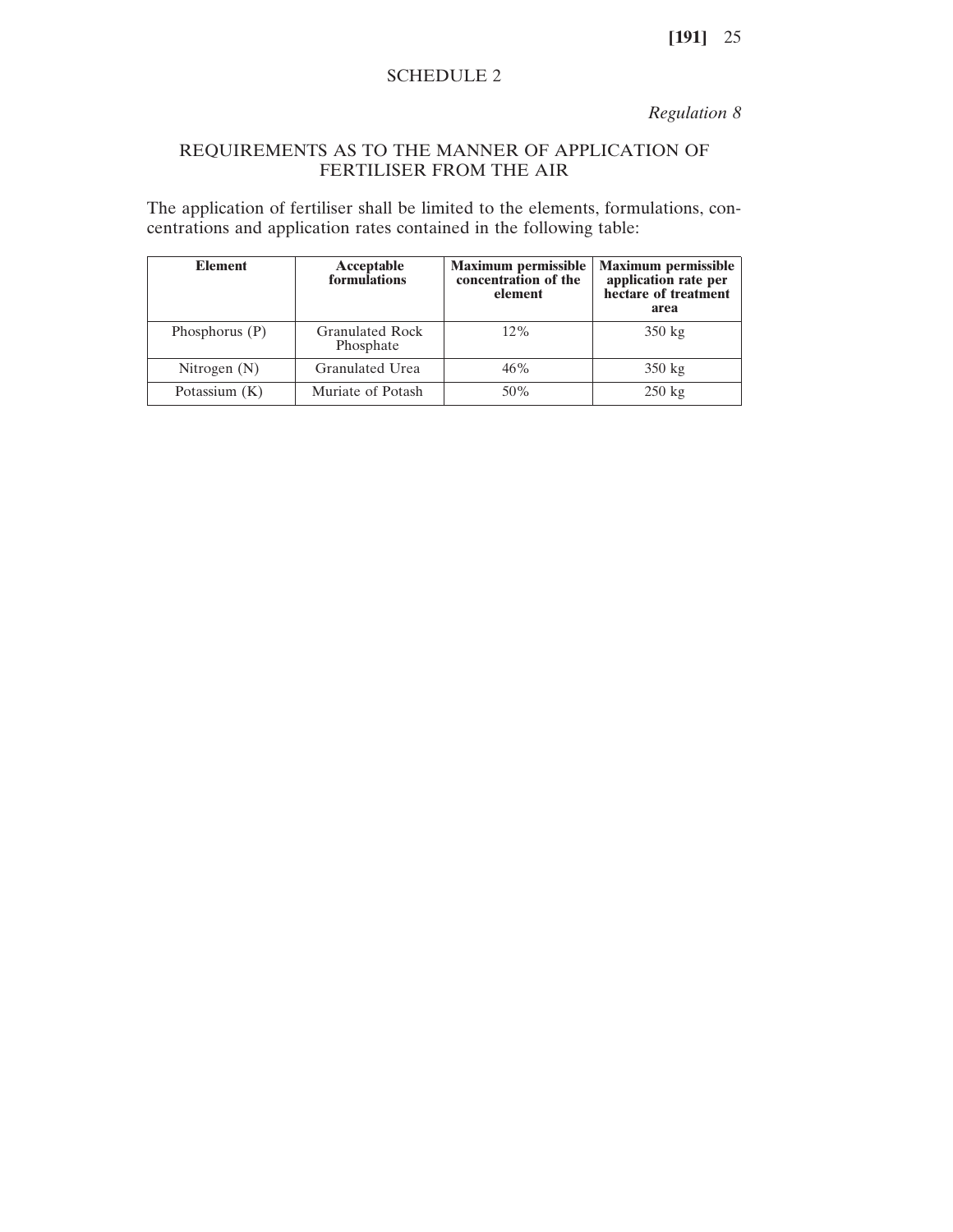## SCHEDULE 3

*Regulation 13*

# CRITERIA TO DETERMINE IF A SUB-THRESHOLD PROJECT SHOULD BE SUBJECT TO AN ENVIRONMENTAL IMPACT ASSESSMENT

1. Characteristics of projects

The characteristics of projects must be considered with particular regard to:

- (*a*) the size and design of the whole project;
- (*b*) cumulation with other existing and approved projects;
- (*c*) the use of natural resources, in particular land, soil, water and biodiversity;
- (*d*) the production of waste;
- (*e*) pollution and nuisances;
- (*f*) the risk of accidents, and disasters which are relevant to the project concerned, including those caused by climate change, in accordance with scientific knowledge;
- (*g*) the risks to human health;
- 2. Location of projects

The environmental sensitivity of geographical areas likely to be affected by projects must be considered, with particular regard to:

- (*a*) the existing and approved land use;
- (*b*) the relative abundance, availability, quality and regenerative capacity of natural resources (including soil, land, water and biodiversity) in the area and its underground;
- (*c*) the absorption capacity of the natural environment, paying particular attention to the following areas:
	- (i) wetlands, riparian areas, river mouths;
	- (ii) coastal zones and the marine environment;
	- (iii) mountain and forest areas;
	- (iv) nature reserves and parks;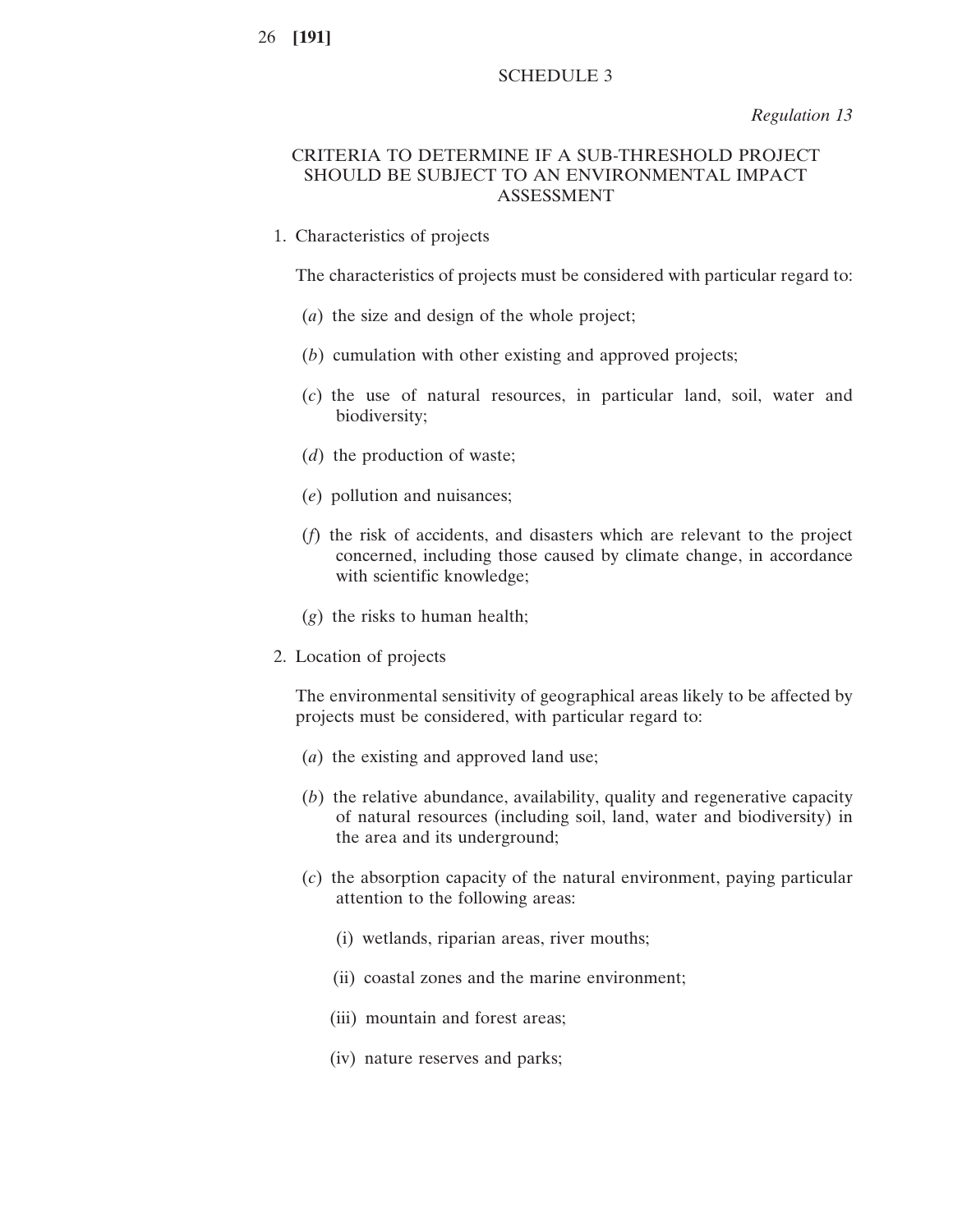- (v) areas classified or protected under national legislation; Natura 2000 areas designated by Member States pursuant to Council Directive  $92/43/EEC<sup>1</sup>$  and Directive 2009/147/EC<sup>2</sup>;
- (vi) areas in which there has already been a failure to meet the environmental quality standards, laid down in Union legislation and relevant to the project, or in which it is considered that there is such a failure;
- (vii) densely populated areas;
- (viii) landscapes and sites of historical, cultural or archaeological significance.
- 3. Type and characteristics of the potential impact

The likely significant effects of projects on the environment must be considered in relation to criteria set out in points 1 and 2 of this Schedule with regard to the impact of the project on the factors specified in Article 3(1) of the EIA Directive, taking into account:

- (*a*) the magnitude and spatial extent of the impact;
- (*b*) the nature of the impact;
- (*c*) the transboundary nature of the impact;
- (*d*) the intensity and complexity of the impact;
- (*e*) the probability of the impact.
- (*f*) the expected onset, duration, frequency and reversibility of the impact;
- (*g*) the cumulation of the impact with the impact of other existing and approved projects;
- (*h*) the possibility of effectively reducing the impact.

1 OJ L 206, 22.07.1992, p. 7 2 OJ L 207, 26.1.2010, p. 7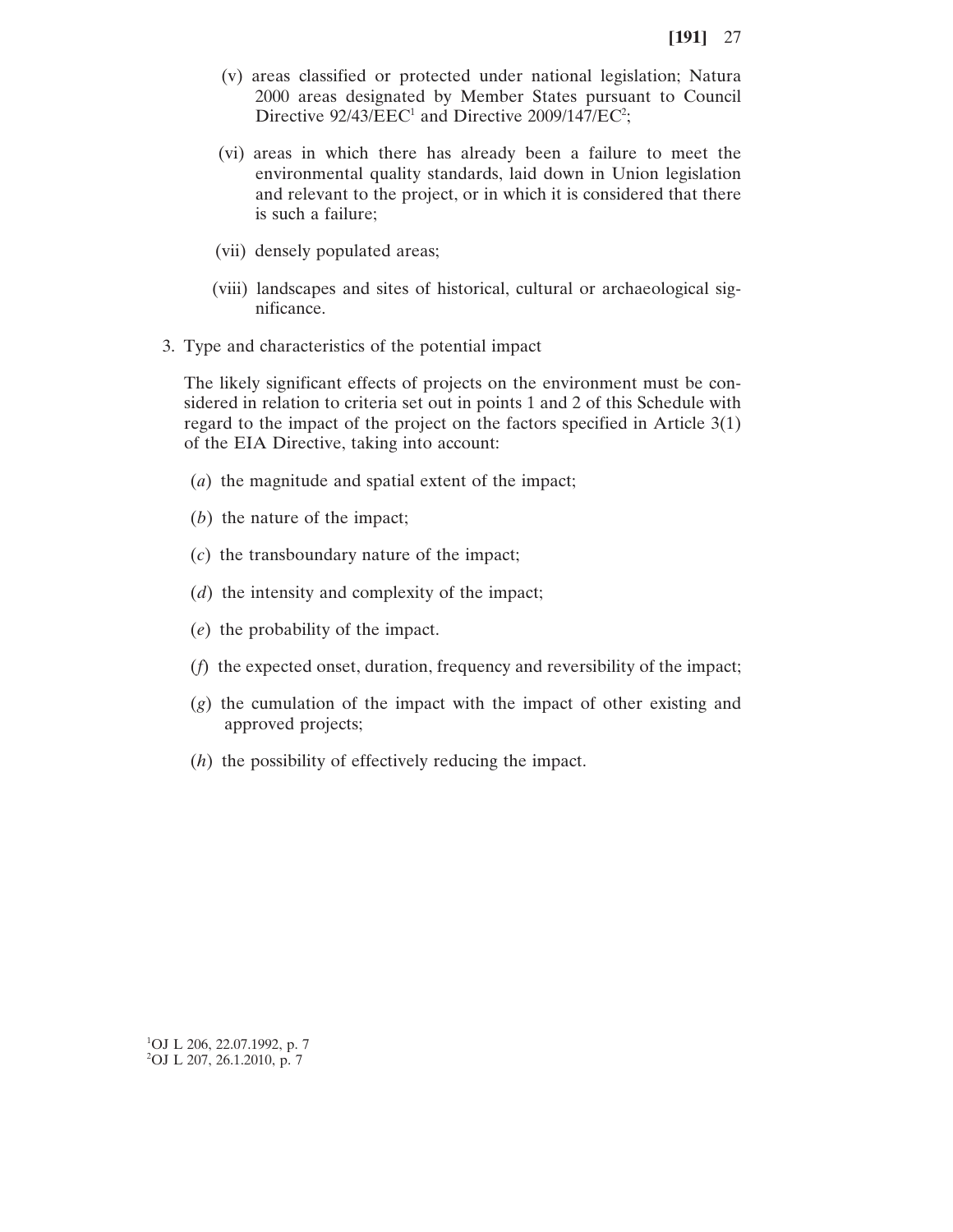## SCHEDULE 4

*Regulation 13*

## INFORMATION TO BE CONTAINED IN AN EIS

- 1. (*a*) A description of the project, including in particular:
	- (i) a description of the physical characteristics of the whole project and, where relevant, of demolition works;
	- (ii) a description of the location of the project, with particular regard to the environmental sensitivity of geographical areas likely to be affected.
	- (*b*) A description of the aspects of the environment likely to be significantly affected by the project.
	- (*c*) A description of any likely significant effects, to the extent of the information available on such effects, of the project on the environment resulting from:
		- (i) the expected residues and emissions and the production of waste, where relevant;
		- (ii) the use of natural resources, in particular soil, land, water and biodiversity;
	- (*d*) The criteria of Schedule 3 shall be taken into account, where relevant, when compiling the information in accordance with points (a) to (c):

2. The data necessary to identify and assess the main effects which that development is likely to have on the environment.

- 3. (*a*) A description of the likely significant effects, direct and indirect, on the environment of the development, explained by reference to its possible impact on the following:
	- (i) population and human health;
	- (ii) biodiversity, with particular attention to species and habitats protected under the Directive 2009/147/EC and the Directive 92/43/EEC
	- (iii) land;
	- (iv) soil;
	- (v) water;
	- (vi) air;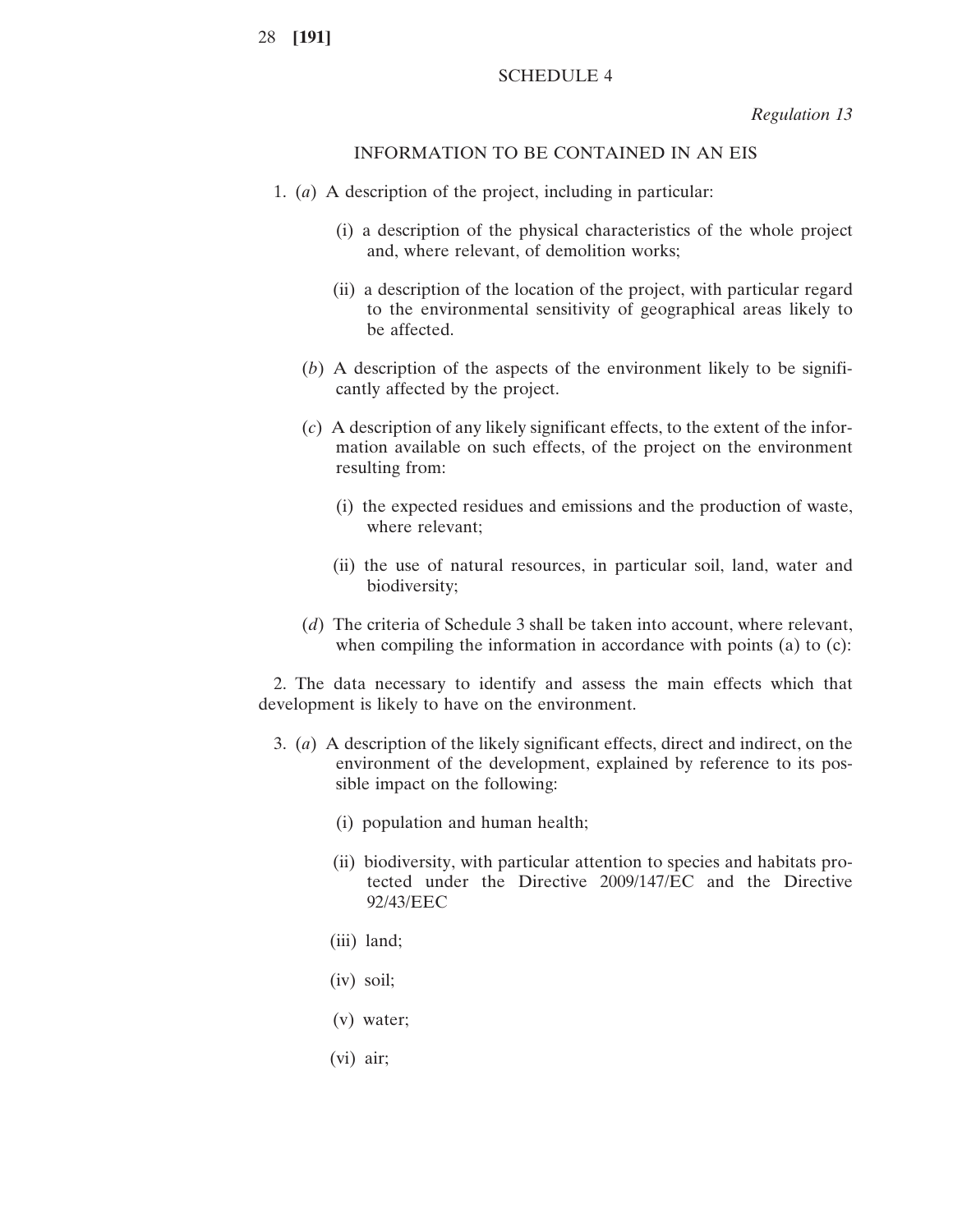- (vii) climate;
- (viii) material assets;
- (ix) cultural heritage.
- (x) the landscape;
- (xi) the interaction between any of the foregoing.
- (*b*) The effects referred to in paragraph (a) on the factors set out therein shall include the expected effects deriving from the vulnarability of the project to risks of major accidents and/or disasters that are relevant to the project concerned.

4. Where significant adverse effects are identified with respect to any of the foregoing, a description of the measures envisaged in order to avoid, reduce, and, if possible, remedy those effects.

5. Further information, by way of explanation or amplification of the information referred to in paragraph 1, on the following matters:

- (*a*) the physical characteristics of the proposed development, and the land use requirements during the construction and operational phases;
- (*b*) the main characteristics of the production processes proposed, including the nature and quantity of the materials to be used;
- (*c*) the estimated type and quantity of expected residues and emissions (including pollutants of surface water and groundwater, air, soil and substrata, noise, vibration, light, heat and radiation) resulting from the proposed development when in operation;
- (*d*) (in outline) the main alternatives (if any) studied by the applicant, appellant or authority and an indication of the main reasons for choosing the development proposed, taking into account the environmental effects;
- (*e*) the likely significant direct and indirect effects (including secondary, cumulative, short, medium and long term, permanent, temporary, positive and negative effects) on the environment of the proposed development which may result from the following:
	- (i) the use of natural resources;
	- (ii) the emission of pollutants, the creation of nuisances, and the elimination of waste.
- (*f*) the forecasting methods used to assess any effects on the environment about which information is given under subparagraph (*e*);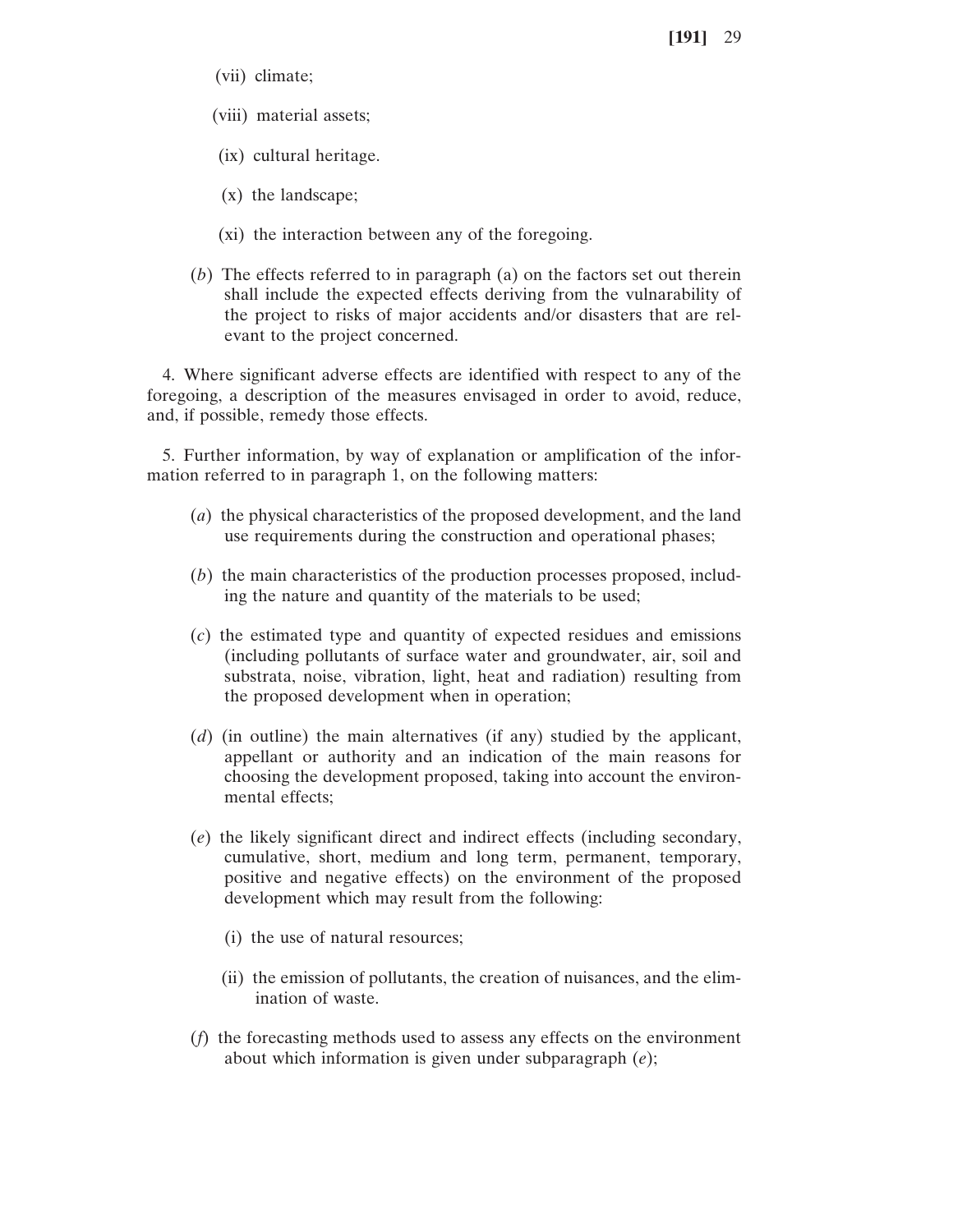- 30 **[191]**
	- (*g*) any difficulties, such as technical deficiencies or lack of knowledge, encountered in compiling any information mentioned in this paragraph.

GIVEN under my Official Seal, L.S. 11 May 2017.

> MICHAEL CREED, Minister for Agriculture, Food and the Marine.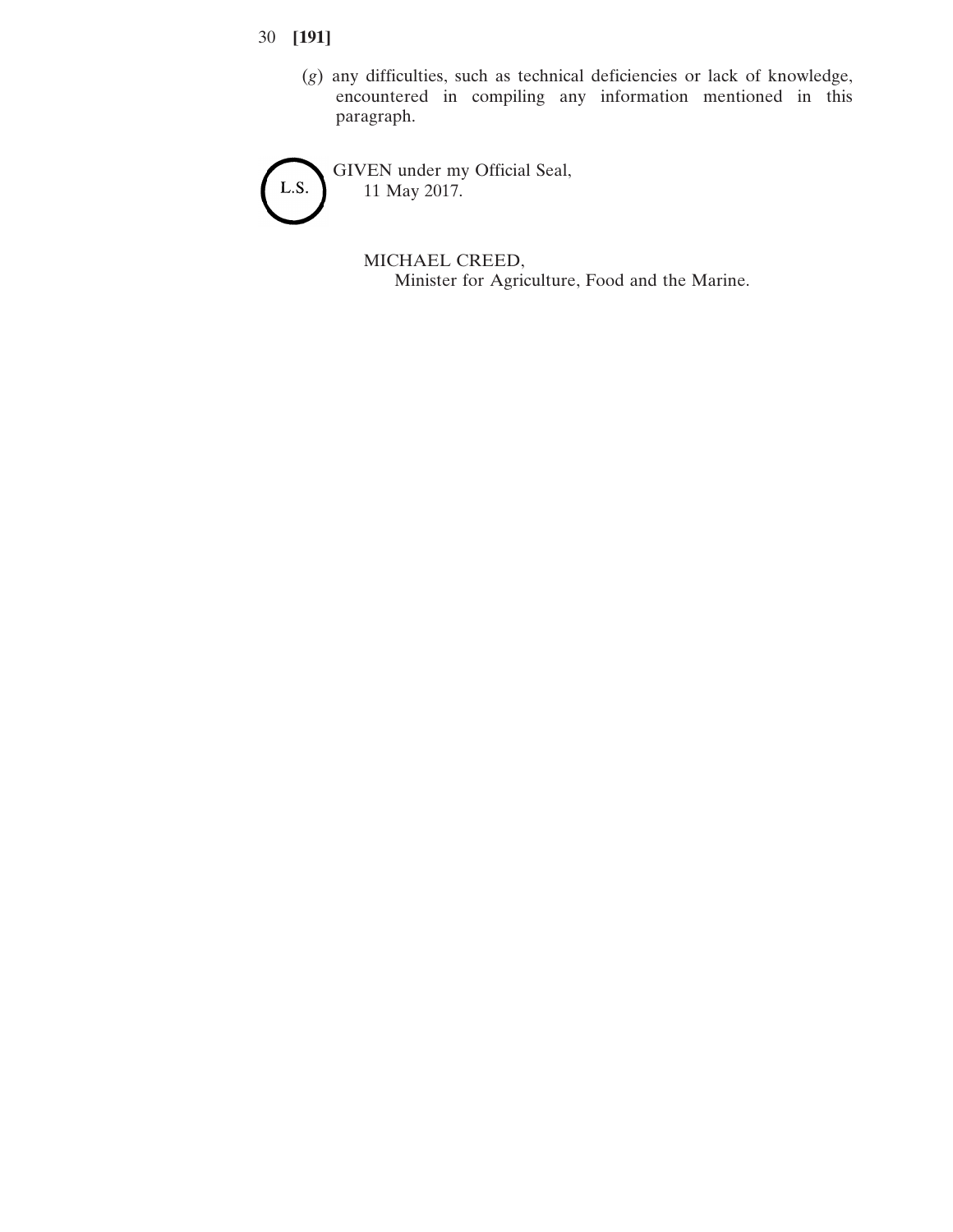## EXPLANATORY NOTE

*(This note is not part of the Instrument and does not purport to be a legal interpretation)*

The purpose of these Regulations is to provide detailed rules for the control of forestry activities in the areas of felling, afforestation, forest road works and aerial fertilisation of forests as provided for in the Forestry Act, 2014. The Regulations also give further effect to the European Directives relating to Environmental Impact Assessment.